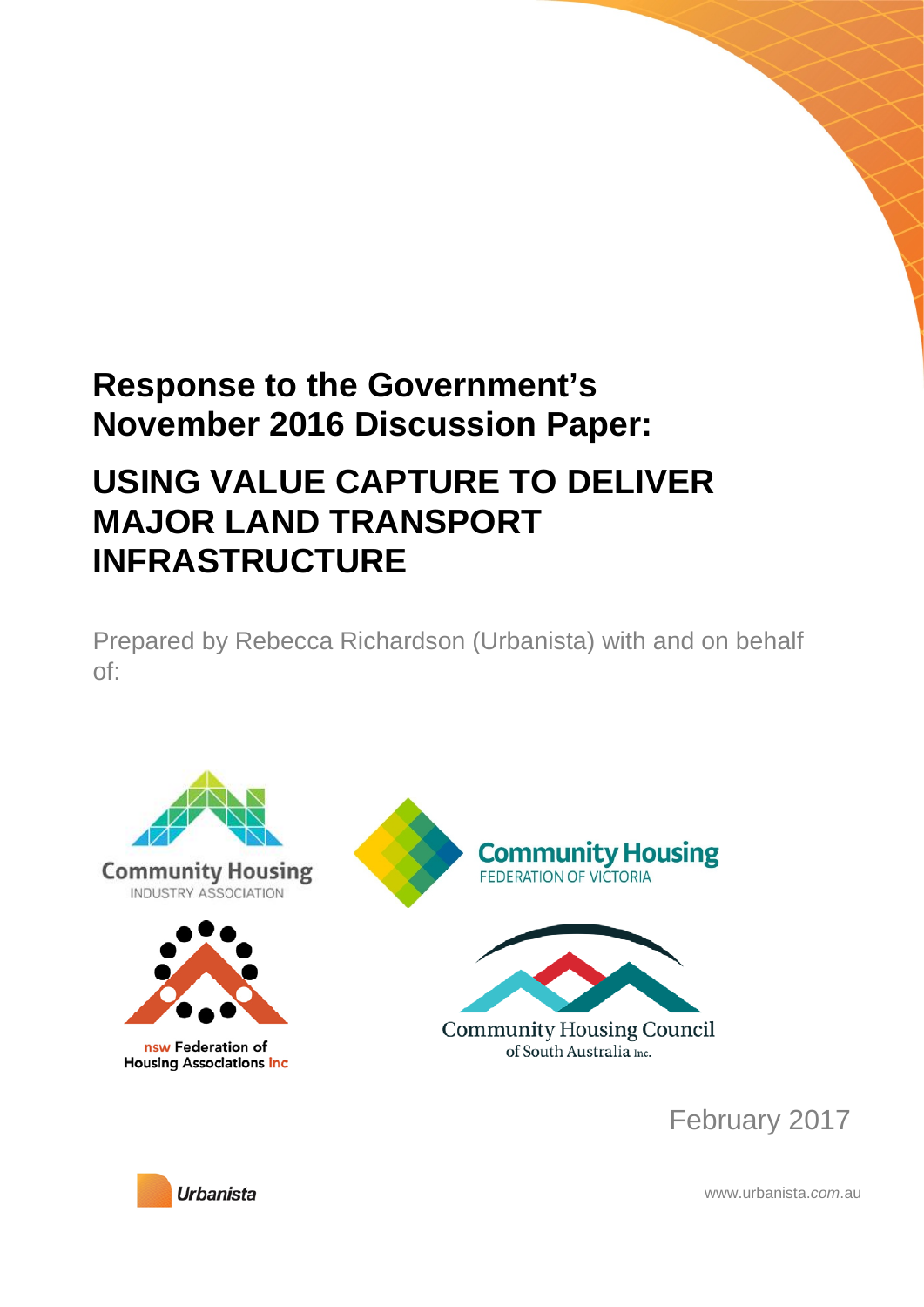# **Table of Contents**

| Section 1:  |                                                                       |  |
|-------------|-----------------------------------------------------------------------|--|
| Section 2:  |                                                                       |  |
| Section 3:  |                                                                       |  |
| Section 4:  |                                                                       |  |
| Section 5:  |                                                                       |  |
| 5.1         |                                                                       |  |
| 5.2         |                                                                       |  |
| 5.3         |                                                                       |  |
| 5.4         |                                                                       |  |
| 5.5         |                                                                       |  |
| Section 6   |                                                                       |  |
| 6.1         |                                                                       |  |
| 6.2         | Fostering Sustainable, Liveable Communities (Efficiency Rationale) 13 |  |
| Section 7:  |                                                                       |  |
| 7.1         |                                                                       |  |
| 7.1.1       |                                                                       |  |
| 7.1.2       |                                                                       |  |
| 7.2         |                                                                       |  |
| Section 8:  |                                                                       |  |
| 9.1         |                                                                       |  |
| 9.2         |                                                                       |  |
| Section 9:  |                                                                       |  |
| Section 10: |                                                                       |  |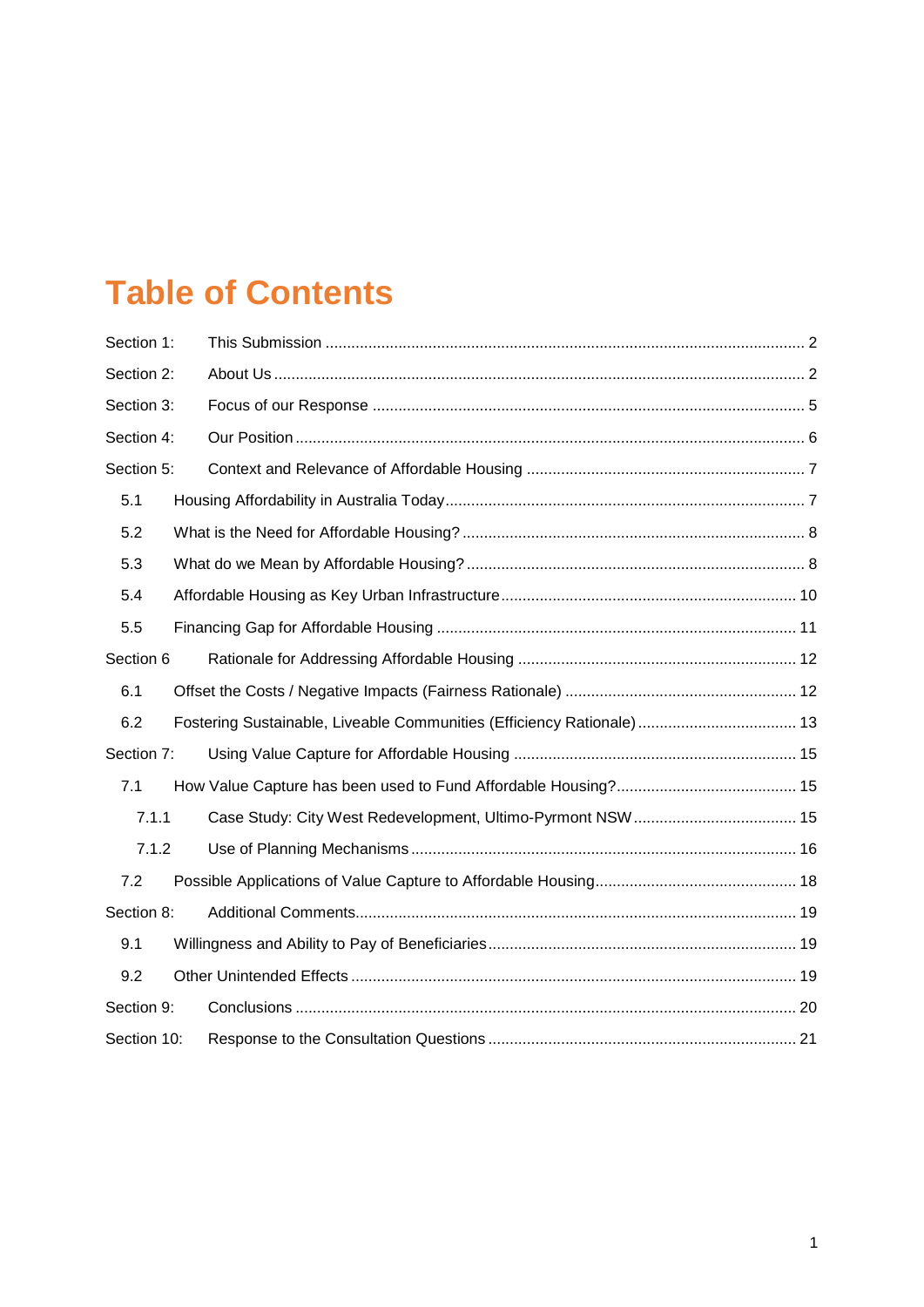# <span id="page-2-0"></span>**Section 1: This Submission**

This submission responds to the discussion paper entitled 'Using value capture to deliver major land transport infrastructure' released by the Federal Government in November 2016. It is a collective response on behalf of national and state community housing peak groups, who whist strongly supportive the concept of value capture, are concerned to ensure that approaches to value capture:

- Acknowledge and address critical impacts;
- Are robustly formulated and based on sound planning principles; and
- Do not inappropriately favour transport infrastructure funding over other legitimate and potentially more worthy applications.

This response draws attention to the need to consider the critical place of affordable housing in the national approach to value capture, whether it is in the context of new land transport infrastructure or of other public investment or decisions.

Many of the issues raised herein go beyond the consultation questions identified in the discussion paper which are generally limited to specific themes relating to models of value capture and implementation issues.

In order to advance debate on a comprehensive national approach, this submission is made in two parts:

- The first part provides background on affordable housing and then explores the wider case for value capture and the importance of addressing the full range of negative externalities and planning principles, including housing affordability impacts and promoting inclusive communities. Refer sections 3 to 9.
- The second part addresses those specific questions identified in the discussion paper that are relevant to this submission. Refer to section 10.

Inevitably there will be some overlap between the two parts.

# <span id="page-2-1"></span>**Section 2: About Us**

The organisations directly participating in this submission are:

- Community Housing Industry Association (CHIA)
- NSW Federation of Housing Associations (the Federation)
- Community Housing Federation of Victoria (CHFV)
- Community Housing Council of South Australia (CHCSA)

These organisations represent community housing providers across Australia. Community housing providers are non-profit managers and developers of quality affordable rental housing for lower income and disadvantaged households. More information on each association is presented below. Refer to Box 1 for an overview of community housing in Australia and Box 2 for details of the organisations contributing to this response.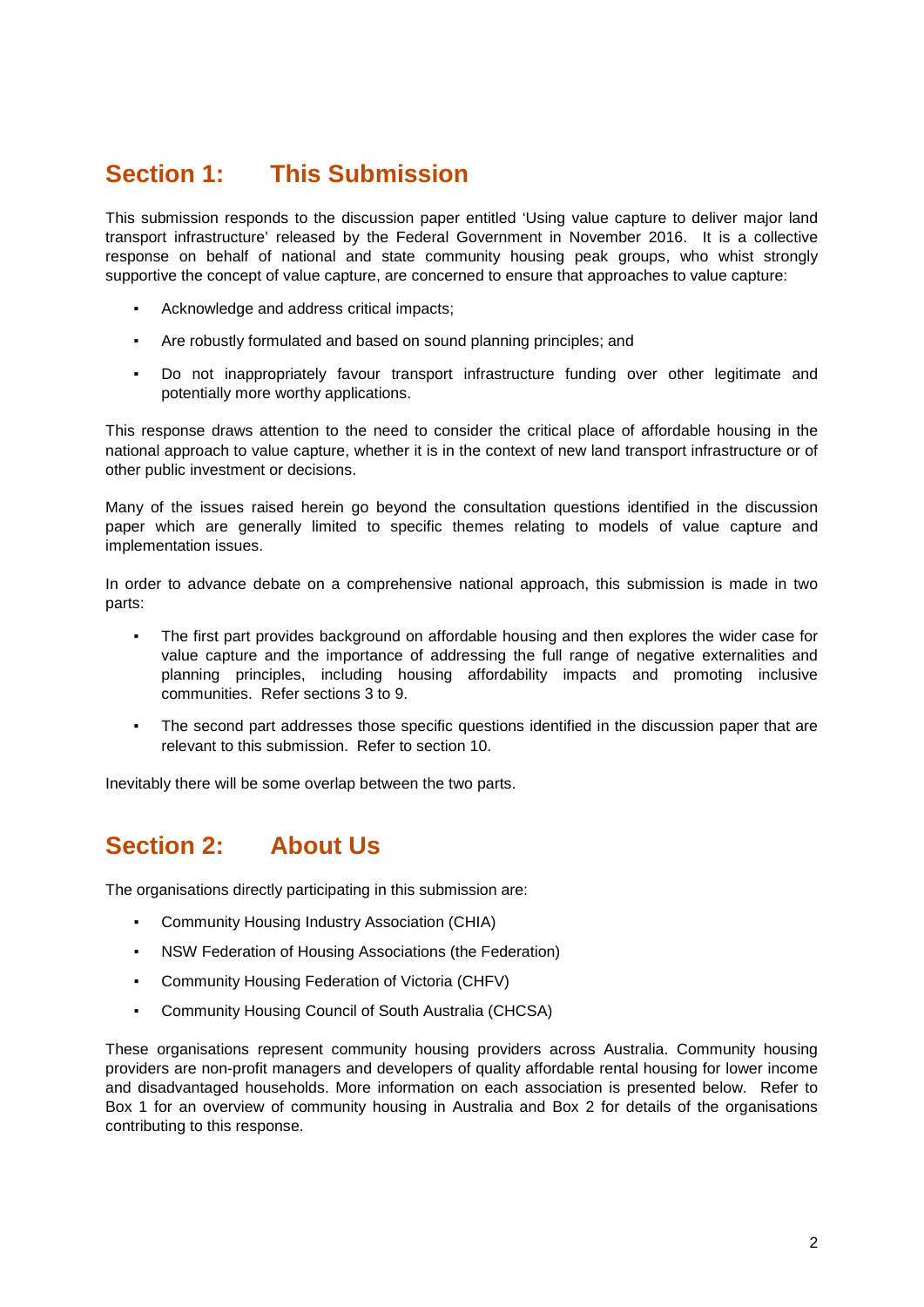# **BOX 1**

# **Background on Community Housing in Australia**

This submission is a collective response on behalf of national and state community housing peak groups who want to ensure soundly based approaches to value capture. (Refer to section 2: About Us for further details of the four lead organisations involved in this response.)

Community housing providers are non-profit managers and developers of quality affordable rental housing for lower income households and those with specific housing needs. Whilst some short-term and emergency services are provided by community housing providers, generally community housing offers secure, affordable, long-term rental housing for people on low to moderate incomes with a housing need and provides a broad range of support for tenants; linking them to disability, education, health and employment opportunities and services where required.

Community housing was introduced in Australia in the early 1970s with some of the first housing occurring in Adelaide in the Bowden/Brompton area. Community housing across Australia has grown and developed over recent decades as an effective and efficient response to a key housing market failure. Community housing providers (CHPs) are viable, ethically run businesses driven by strong social missions and values. In 2016, CHPs managed 82,000 dwellings nationally in portfolios of community housing assets with an estimated value of \$15 billion. Income sources include rent, subsidies, and fees from services.

As the Affordable Housing Working Group reported in its 2016 Issues Paper:

'The size and scope of the community housing sector, and its relationship to public housing authorities, varies considerably across states and territories. The growth in community housing reflects the policy direction of the states and territories, supported in part by Commonwealth housing initiatives.' p 5

The demographic profile of tenants living in community housing is largely similar to those living in public housing, however CHPs provide a broader range of housing, including discount to market rental housing for a wider income group than traditionally available through public housing. A community home looks like any other home on the street. Tenants that move into a community home often report a far higher quality of life, significant financial relief, and a true sense of housing security and stability.

The introduction of independent, risk-based regulation in 2009 has assisted the industry to grow and continually measure and improve its capabilities and professionalism. In the last decade, the community housing industry has undergone significant growth and development with more diverse products, partnerships and new providers entering the market.

Community housing providers are regulated by and registered with the National Regulatory System for Community Housing (NRS). Larger providers that manage substantial tenancies and raise private finance to undertake new social housing are closely regulated under the NRS. The registration process is rigorous and is designed to give confidence to key stakeholders such as tenants, government, financiers and investors.

Despite this growth in community housing, the affordable housing needs are still great. In 2015 there were over 817,000 Australians living in social housing around the country, with around 200,000 households on social housing waiting lists. The community housing sector is working closely with providers, partners, investors and government to improve capability, capacity and funding to deliver new housing and services to those most in need of accommodation.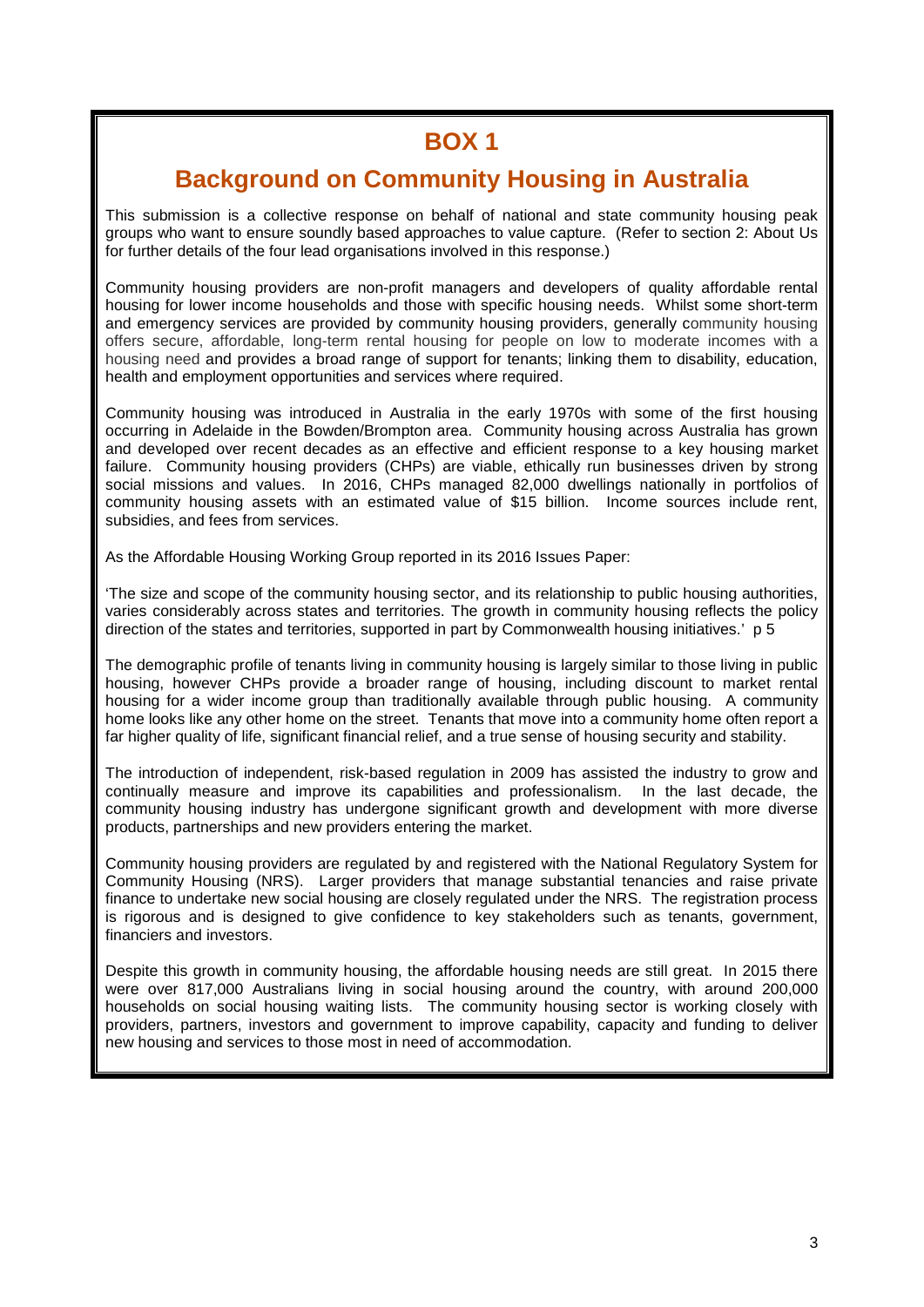# **BOX 2**

# **About our Community Housing Organisations**

The **Community Housing Industry Association (CHIA),** formed in 2015, is the national industry body for community housing providers (CHPs) in Australia. It has over 150 members nationwide. It represents a growth provider with a portfolio of 5,000 properties, a small organisation which exists solely to manage the 13 properties which it owns, as well as an organisation which provides affordable housing as an adjunct to specialist services such as mental health or disability support. As such, CHIA is uniquely positioned to provide a truly national voice for the community housing industry.

On behalf of its members CHIA undertakes research, policy development and advocacy around affordable housing issues. It leads representation of community and affordable housing issues at the national level through partnerships with government, research bodies, peak bodies and other industry groups with an interest in affordable housing.

The **NSW Federation of Housing Associations (the Federation)** is the industry peak body for community housing providers (CHPs) across NSW. Since 1993, the organisation has provided leadership, support and resources for the further development of the industry, and has represented the aspirations and interests of the industry to all other stakeholders – government, partners, business and the wider community. The Federation has 49 members including all 30 registered Tier 1 and Tier 2 organisation operating in NSW. Its members manage over 38,000 tenancies across the state.

The Federation seeks to ensure that community housing providers are active in all housing markets, providing a full range of housing options for households on very low to moderate incomes. The NSW community housing sector contains the largest and amongst the most well developed, professionally led organisations in Australia.

The **Community Housing Federation of Victoria (CHFV)** is dedicated to ensuring that all Victorians in housing need can gain access to secure, affordable long term housing. The positive impact that such housing offers the individual and society as a whole is profound.

CHFV represents 73 community housing organisations, from the industry's largest organisations that own and/or operate thousands of properties housing many thousands of tenants, to the smallest one or two dwelling operations. The larger organisations (8 Housing Associations and 33 Registered Housing Providers) are partially funded by the federal and state governments and have taken on responsibility for proactively growing the state's stock of community homes.

Housing Associations have been the state and federal governments' designated vehicles for growth in affordable housing stock under the Nation Building Economic Stimulus Program and the Victorian Social Housing Investment Fund. Many community housing organisations also manage stock owned by the Department of Human Services under lease arrangements. Providers currently registered have an asset portfolio worth approximately \$2.5 billion.

The **Community Housing Council of South Australia (CHCSA)** is the Peak Industry Body that represents community housing providers and other non-profit housing organisations in South Australia. The community housing sector provides high quality homes to approximately 8,700 tenants across the state, and owns and manages more than 7,600 properties. The community housing sector in the state is set to grow with a further 4,000 dwellings to be transferred in 2017 to five Tier 1 housing providers, anticipated to result in significant urban redevelopment and improved tenancy services.

South Australia implemented significant legislative and contractual change in 2013 to position community housing for significant growth. This has meant key industry stakeholders such as financiers and developers are confident that the community housing framework is robust and secure. For community housing providers it has resulted in simplified and streamlined processes resulting in a more efficient sector.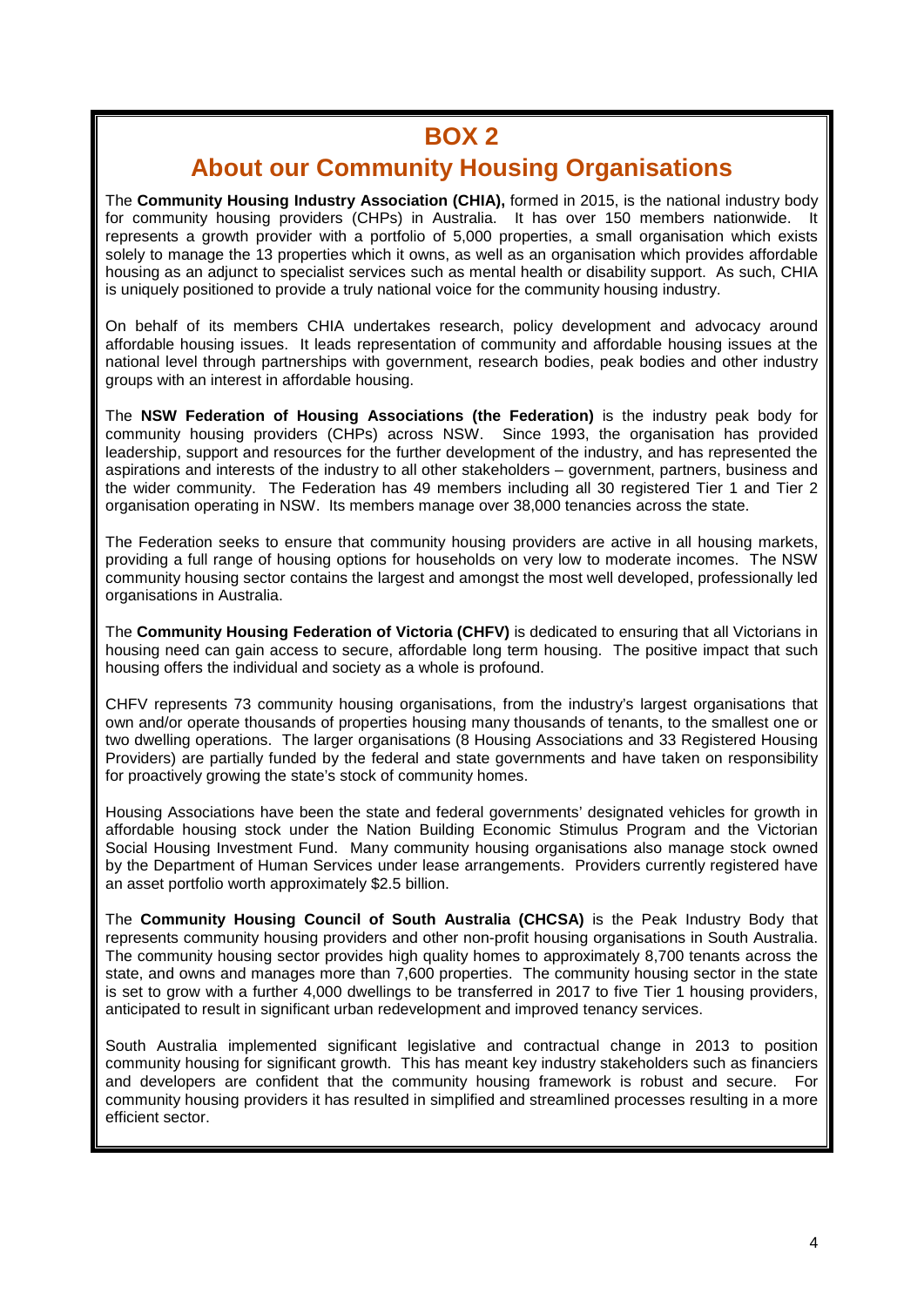# <span id="page-5-0"></span>**Section 3: Focus of our Response**

The Federal Government's initiative to seek government, industry and community feedback to further the development of a national approach to value capture is supported. There is a strong case for capturing value created by government policies and investment by introducing a framework to divert this to offset the costs (both direct and indirect) and optimise the benefits of those policies and investment.

Encouragingly the Executive Summary indicates an appreciation of the breadth and application of value capture when it states:

The Australian Government is seeking to take action to support infrastructure investment practices by promoting value capture as a complementary funding approach and a land planning that – where appropriate – can result in more infrastructure, *better integrated planning between infrastructure and land use needs*, increased *economic benefits beyond transport objectives*, earlier delivery of infrastructure needs and *fairer funding models*.

(page 1*–* emphasis added)

However, despite this clear positioning and that the Government's paper flags the need for 'a considered and comprehensive national approach' (page 1), it does not provide the grounding for that. Instead, the paper focuses on the utilisation of value capture for one specific purpose – transport infrastructure funding. Consequently, the paper fails to explore the full rationale for value capture and its potential role in offsetting costs and maximising public benefits from government infrastructure investment and urban policy and planning decisions. Furthermore, the paper entirely overlooks all costs other than the cost of funding transport infrastructure projects.

#### **Thus, while supporting the broad intent in releasing the paper, clearly the singular focus of the paper on funding transport infrastructure is the wrong point at which to launch a national debate on harnessing opportunities for value capture.**

The focus on funding transport infrastructure comes at the expense of furthering sound planning principles and addressing more fundamental negative externalities. The increase in land values upon which value capture mechanisms are premised almost inevitably results in adverse impacts on housing affordability. The failure to acknowledge and address these matters is a serious **limitation of the Government's paper**.

**Moreover, the positioning of the paper in this way is unlikely to open up dialogue about wider issues or potential applications associated with value capture or to generate much in the way of 'further ideas from other governments, from industry and the community' sought by the Ministers** (refer Forward page iv).

**The focus of the Government's review needs to be broadened in two ways:**

**1. To look beyond transport infrastructure led change to acknowledge the potential application of value capture approaches across the range of government investment and urban policy decisions including, for example, urban renewal projects, the creation of health precincts and the establishment of educational institutions;** 

**and**

**2. To significantly widen consideration of the range of ways value capture can be utilised for the benefit of the community and the economy, and in particular to offset negative externalities and to further sound planning principles.**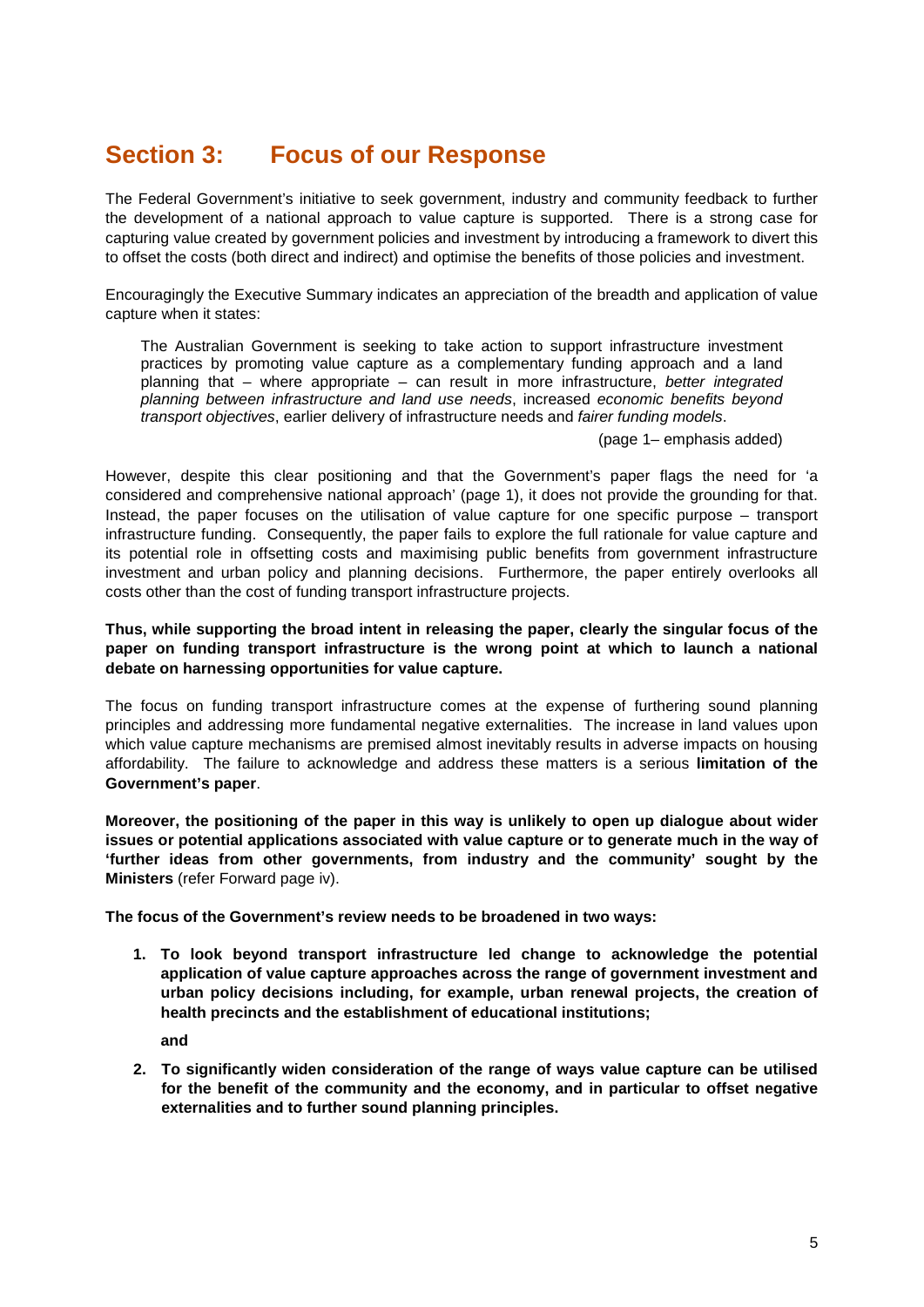# <span id="page-6-0"></span>**Section 4: Our Position**

**The Government's initiative to develop the concept of capturing the value created by government action and to introduce a framework to divert this to offset the costs (both direct and indirect) of those policies and investment is strongly supported. Where the decisions and actions of government create additional land value or other benefits (such as labour force accessibility), we agree that it is not only reasonable, but desirable that mechanisms be introduced to capture and divert that value to offset the direct and indirect costs of the project.**

**Addressing negative externalities, capturing public benefits and implementing sound planning principles should be the key drivers in implementing a national framework for value capture.**

**The premise of this response is that government infrastructure investment and urban development decisions generally have profound impacts on the availability of affordable housing for very low to moderate income households and place pressure on housing affordability for the community more generally. In fact, these impacts go hand-in-hand with the generation of the value upon which governments will rely in implementing the value capture mechanisms outlined in the paper.** 

**Affordable housing is not simply one of a range of areas which could be funded through value capture. Adverse impacts on affordable housing are a cost of government investment in infrastructure and of urban development decisions. There is a strong case that these negative affordability impacts should be addressed before other costs and benefits are funded.** 

**Furthermore, sound planning requires that, not only are negative impacts addressed, but when communities expand and are being gentrified, active steps are taken to ensure inclusive communities, i.e. that the opportunities that arise from government's investment and planning decisions are not only available to the better off in society. As well as fairer outcomes for lower income households, there is firm evidence that inclusive communities bring wide economic, environmental and social benefits. In other words, the promotion of inclusive communities must be seen as a fundamental planning principle. Moreover, affordable housing is a critical form of urban infrastructure vital to well-functioning communities.**

**For these reasons, the rationale for addressing housing impacts and ensuring inclusive communities must be differentiated and given priority over other cost offsets and public benefits that could be funded from any value captured.** 

**Thus, it is submitted that value capture should first offset the negative impacts of infrastructure on housing affordability and ensure opportunities continue to be available for a full range of households to foster sustainable, inclusive communities in line with sound planning principles. Only once these fundamentals are satisfied, should value capture be used to help fund the costs of infrastructure and deliver other public benefits.**

**Finally, the organisations contributing to this response would welcome the opportunity to be further involved in the development of a comprehensive value capture strategy that addresses the full range of costs and encompasses a sound planning framework.**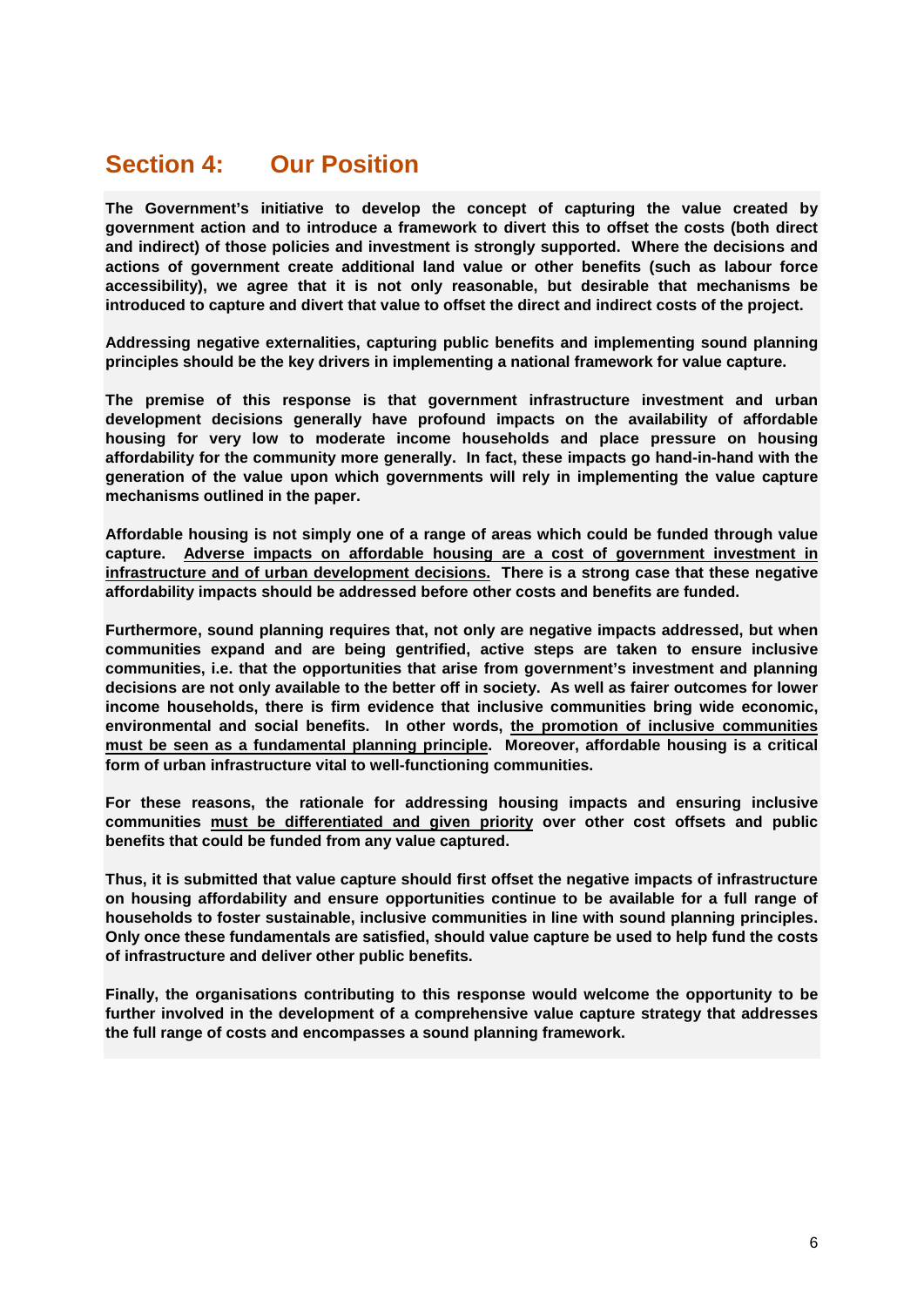# <span id="page-7-0"></span>**Section 5: Context and Relevance of Affordable Housing**

### <span id="page-7-1"></span>**5.1 Housing Affordability in Australia Today**

House prices in Australia have trebled in the past 30 years<sup>[1](#page-7-2)</sup> and Australia's capital cities are some of the most unaffordable in the world. Lower-income households are the most affected by this rise in prices and a high proportion are in rental stress (68%) or mortgage stress (47%), according to data analysis from ABS [2](#page-7-3)015 $^2$ .

While increasing the general supply of housing is often cited as the answer to the affordability challenge, the Affordable Housing Working Group concluded in its 2016 Issues Paper:

Recent significant increases in dwelling approvals, commencements and completions has done little to increase the supply of affordable rental housing, as the majority of new housing construction has been at the less affordable end of the market.<sup>[3](#page-7-4)</sup>

This lack of an adequate supply of affordable and appropriate housing impacts upon the social and economic welfare of these households and our communities, the productivity of labour markets, the cost and adequacy of health and social security systems and the economic performance of our nation. It increases the risk of homelessness, which has its own high costs for society $^4$  $^4$ .

As acknowledged by the Affordable Housing Working Group:

... there are few issues more important to ensuring the welfare of Australians than housing. From a social perspective, housing provides a stable base from which Australians can participate in their communities. Housing assists with family formation and security in retirement, and promotes and improves employment, educational and health outcomes. From an economic perspective, housing has a significant impact upon investment, productivity and participation, as well as consumption and saving trends across the economy.

More generally, the wider economic and social benefits of adequate, affordable and well located housing are now widely recognised. The preservation or creation of inclusive communities with a diverse population from a range of socio-economic backgrounds is increasingly being recognised as a priority in planning policies and strategies across Australia. For this reason, providing affordable housing is a priority not only for the welfare of lower income and disadvantaged household, but to promote social cohesion and access to opportunities. Some jurisdictions have established aspirational targets for the provision of affordable housing in recognition of the vital role housing plays in the success of communities and economies.

The Affordable Housing Working Group aptly concludes:

Housing is fundamental to the welfare of all Australians. From a social perspective it promotes and improves employment, educational and health outcomes. From an economic perspective it is a driver of participation and productivity as well as consumption, investment and savings in the economy.  $6$ 

<span id="page-7-2"></span><sup>&</sup>lt;sup>1</sup> Yates, J. 2016, Why does Australia have an affordable housing problem and what can be done about it?, The Australian Economic Review, vol. 49, no. 3, pp. 328–39.

<span id="page-7-4"></span><span id="page-7-3"></span><sup>&</sup>lt;sup>2</sup> ABS 2015 analyses presented in Yates 2016 (Survey of Income and Housing, 2013–14).<br><sup>3</sup> Council on Federal Financial Relations 'Affordable Housing Working Group: Issues Paper' January 2016, p 4.<br><sup>4</sup> For more details on

<span id="page-7-5"></span>

<span id="page-7-6"></span><sup>&</sup>lt;sup>5</sup> Council on Federal Financial Relations 'Affordable Housing Working Group: Issues Paper' January 2016, p 2.<br><sup>6</sup> Council on Federal Financial Relations 'Innovative Financing Models to Improve the Supply of Affordable

<span id="page-7-7"></span>Housing' October 2016 p 1.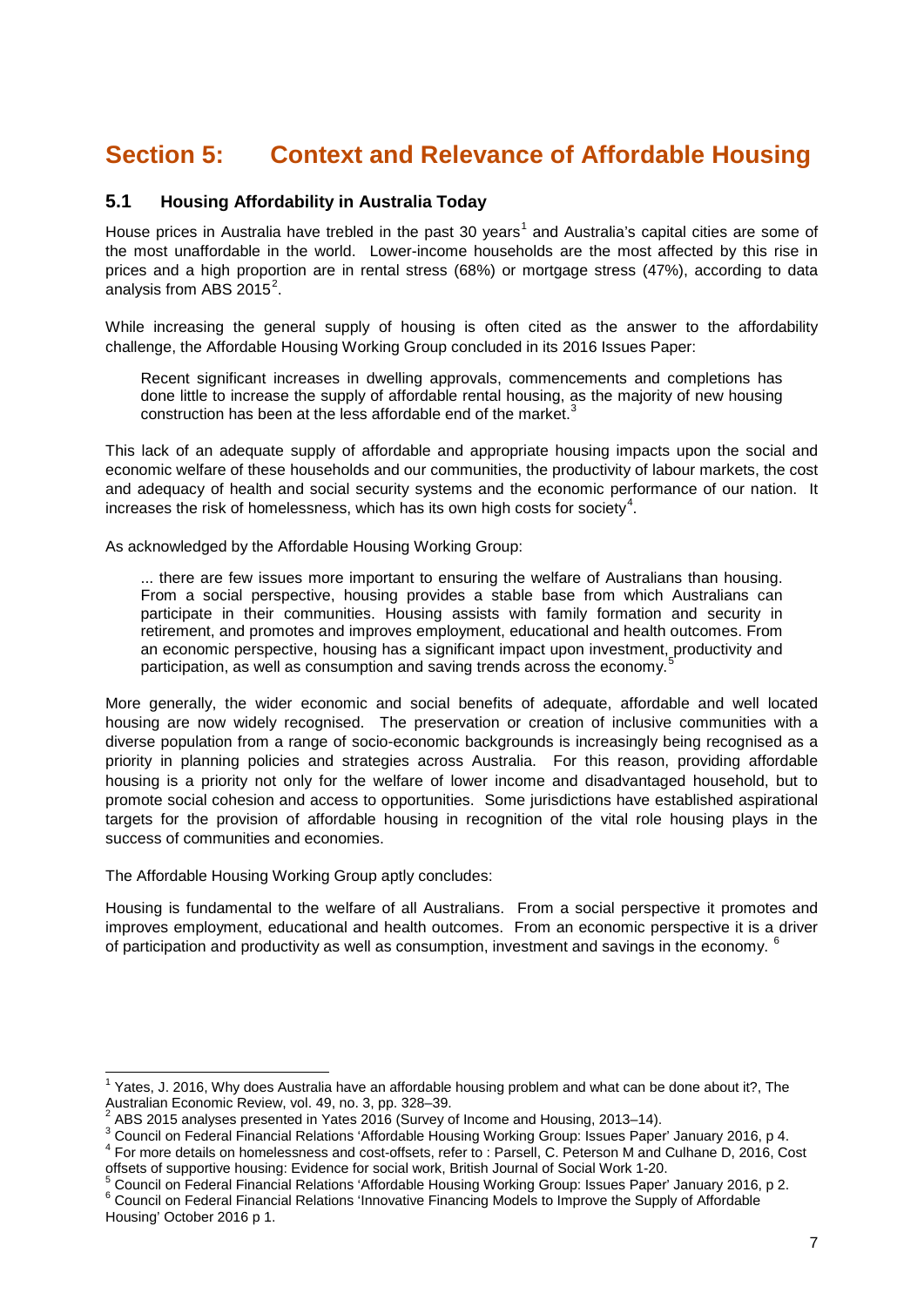# <span id="page-8-0"></span>**5.2 What is the Need for Affordable Housing?**

Obtaining reliable up to date estimates of affordable housing needs across Australia is difficult. In an analysis updating data published by the now defunct National Housing Supply Council (NHSC 2010)<sup>[7](#page-8-2)</sup>, Yates (2016) $8$  has estimated that 140,000 additional dwellings were still required by 2016 to reestablish the proportion of social housing at its (close to peak) 1996 share of the national housing portfolio.

In addition to meeting the need outlined above, more affordable housing is required to address affordability pressures faced by lower income households in the private rental market. Estimates of the current national shortfall of rental dwellings affordable to such households vary from around 200,000 (Hulse, Reynolds et al. 2014, using 2011 census data) $<sup>9</sup>$  $<sup>9</sup>$  $<sup>9</sup>$  to around 550,000, depending on how rental</sup> stress and affordable supply are measured. Taking the lower estimate (and assuming rental stress levels do not worsen) means a minimum of an additional 10,000 dwellings would be needed each year over the next 20 years to meet the increased need for affordable housing (i.e. in addition to what is needed to overcome the existing shortage of social housing). In an alternative conceptualisation of affordable housing need, Rowley (2016)<sup>[10](#page-8-5)</sup> estimates that, of the projected 1.7 million newly forming households over the next decade, 203,000 (12 per cent) are likely to face housing stress in current market conditions.

Present rates of supply, while difficult to estimate accurately from current data sources, fall well short of these requirements. For example, in an analysis of current policy documents, Milligan, Martin et al<sup>[11](#page-8-6)</sup>, could only identify commitments for approximately 32,000 additional social and affordable dwellings (net of demolitions and sales) to be provided across all jurisdictions between 2015 and 2020. Offsetting at least some of the indicated additional supply, however, will be progressive losses from the 37,000 dwelling portfolio of homes currently rented at below-market rates, as the 10-year National Rental Affordability Scheme (NRAS) subsidies that these dwellings attract expire between 2019 and 2026.

# <span id="page-8-1"></span>**5.3 What do we Mean by Affordable Housing?**

Definitions of affordable housing can be ambiguous, which is why it is useful to be specific when we refer to as 'affordable housing' and to explain how affordable housing relates to the notion of 'housing affordability'.

Not surprisingly, the Senate Economics References Committee inquiry into affordable housing commented:

Defining concepts as complex as 'housing affordability' and 'affordable housing' can be problematic. What constitutes affordable housing for a particular household, and how pressing a concern housing affordability is for that household will depend on a number of factors. These include a household's financial situation, the housing market it is in, and where it sits on the housing continuum  $-$  that is, whether the household is currently renting or seeking to rent a property, looking to purchase a home, or working to repay a mortgage.

National Housing Supply Council, State of Supply Report, 2010.

<span id="page-8-3"></span><span id="page-8-2"></span><sup>&</sup>lt;sup>8</sup> Yates, J. (2016). Why Does Australia Have an Affordable Housing Problem and What Can Be Done About It? The Australian Economic Review, 49(3), 328-339.<http://dx.doi.org/10.1111/1467-8462.12174><br><sup>9</sup> Hulse, K., Reynolds, M. and Yates, J. (2014) Changes in the supply of affordable housing in the private rental

<span id="page-8-4"></span>sector for lower income households, 2006–11, AHURI Final Report No. 235, Australian Housing and Urban<br>Research Institute, Melbourne, http://www.ahuri.edu.au/research/finalreports/235.

<span id="page-8-5"></span><sup>&</sup>lt;sup>10</sup> Rowley, S. (2016) 'Modelling housing need in Australia to 2025'; Presentation to AHURI conference: The Future of Housing Assistance; Adelaide 13 October 2016, accessed 10 November 2016,

<span id="page-8-6"></span>Milligan, V., Martin, C., Phillips, R., Liu, E., Pawson, H. and Spinney, A. (2016), Profiling Australia's affordable housing industry, AHURI Final Report No 268, Australian Housing and Urban Research Institute, Melbourne, http://www.ahuri.edu.au/research/final-reports/268.

<span id="page-8-7"></span>Senate Economics References Committee in its paper "Out of reach? The Australian housing affordability challenge" May 2015 p 11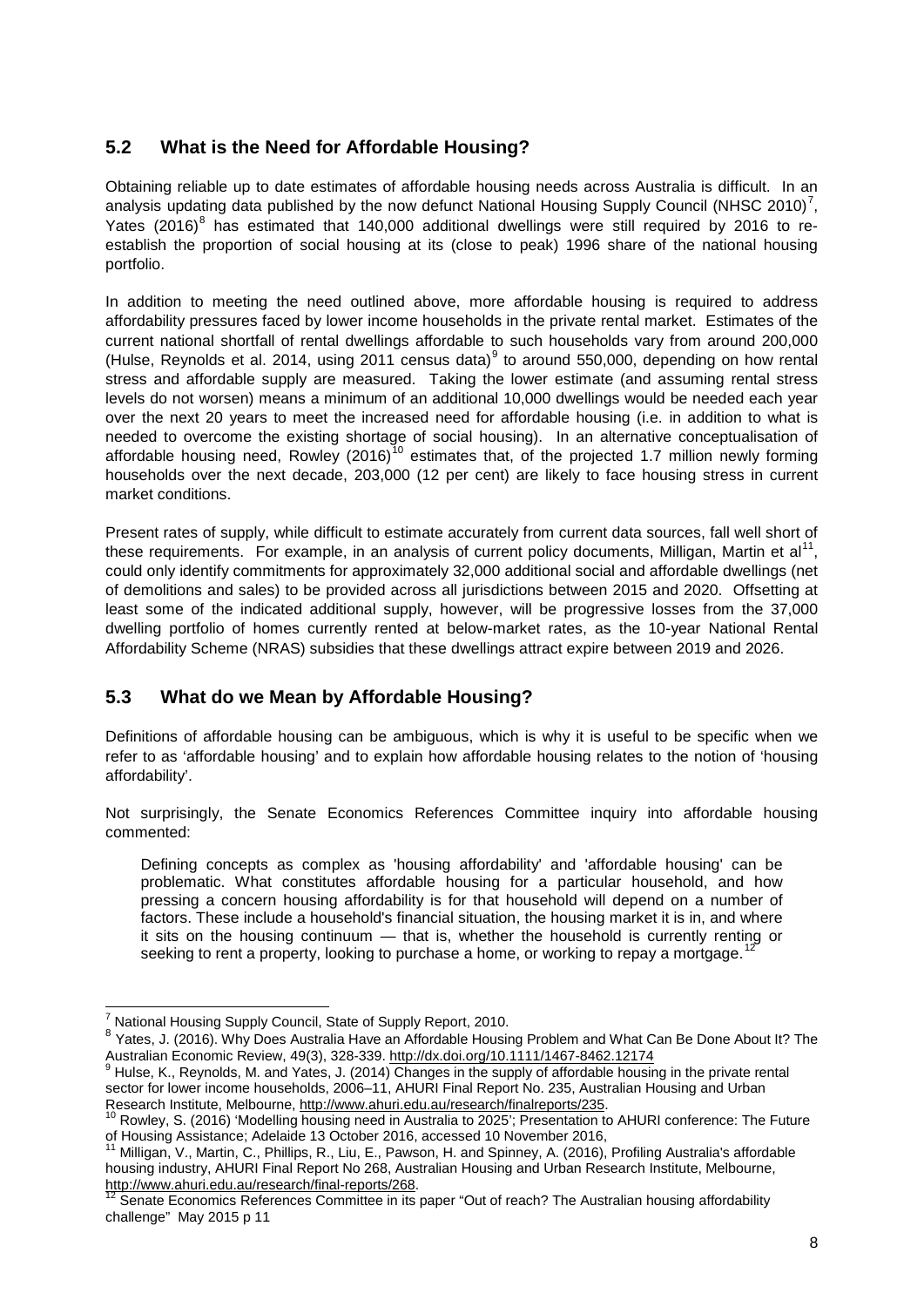The term 'housing affordability' usually refers to 'the relationship between expenditure on housing (prices, mortgage payments or rents) and household incomes<sup>13</sup>. The term 'affordable housing' on the other hand is often used to describe housing provided to lower income households at below market cost. For those in the bottom two income quintiles, housing is generally defined to be affordable housing if it consumes no more than 30 per cent of household income.

For the purposes of this submission, we have adopted the Affordable Housing Working Group definition applied in its Issues Paper in the context of affordable rental housing as follows:

Affordable housing is that which reduces or eliminates housing stress for low-income and disadvantaged families and individuals in order to assist them with meeting other essential basic needs on a sustainable basis, whilst balancing the need for housing to be of a minimum appropriate standard and accessible to employment and services.

Defined in this broad way, the term affordable housing encompasses social housing provided by state government and community housing providers, as well as other subsidised rental housing including under the National Rental Affordability Scheme, and potentially some shared equity options.

The illustration below shows the relationship between different forms of affordable housing which are generally associated with different level of government assistance (from more highly subsidised social housing to less subsidised housing such as under NRAS) and cost setting approaches (eg income based or discount to market rent). Residents with the lowest incomes will require higher levels of subsidy to bring their housing to an affordable level. In some areas, particularly outside the main metropolitan centres, moderate income households may be able to secure affordable housing through the general housing market, though other constraints, such as a lack of housing diversity, may still make it difficult for these households to access appropriate housing.



**Source:** Community Housing Federation of Victoria

<span id="page-9-0"></span><sup>&</sup>lt;sup>13</sup> Parliament of Australia, Dr. Matthew Thomas, Social Policy and Alicia Hall, Statistics and Mapping [http://www.aph.gov.au/About\\_Parliament/Parliamentary\\_Departments/Parliamentary\\_Library/pubs/BriefingBook45p](http://www.aph.gov.au/About_Parliament/Parliamentary_Departments/Parliamentary_Library/pubs/BriefingBook45p/HousingAffordability) [/HousingAffordability](http://www.aph.gov.au/About_Parliament/Parliamentary_Departments/Parliamentary_Library/pubs/BriefingBook45p/HousingAffordability)

<span id="page-9-1"></span><sup>14</sup> Council on Federal Financial Relations 'Affordable Housing Working Group: Issues Paper' January 2016 p 3.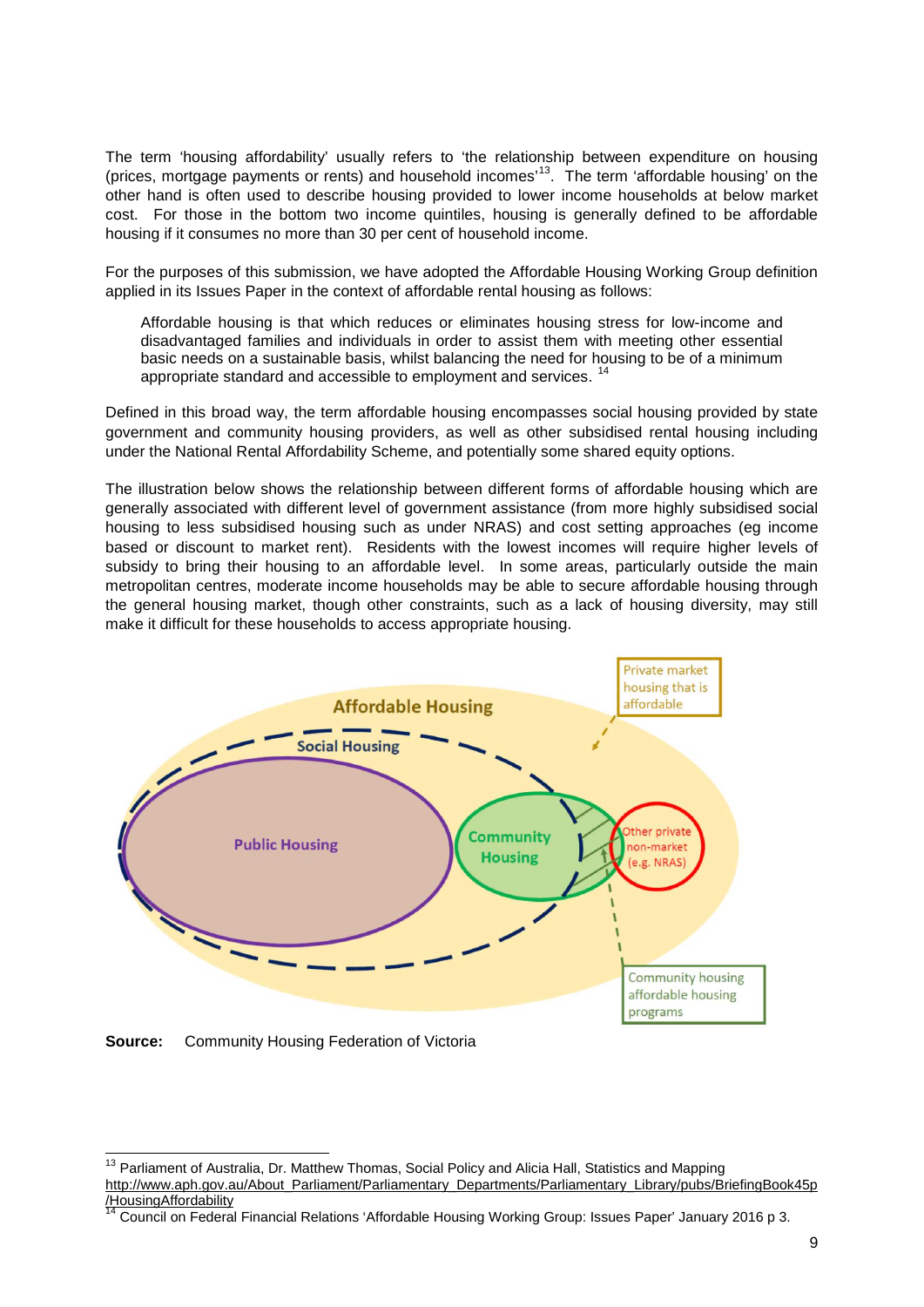# <span id="page-10-0"></span>**5.4 Affordable Housing as Key Urban Infrastructure**

As introduced in section 5.1, affordable housing provides wide social and economic benefits to the community and in this way represents a key part of economic and social infrastructure.

Robert Pradolin, former General Manager with Frasers Property in Victoria, encapsulated the position in the Australian Financial Review when he wrote:

Governments and the private sector must work together to provide affordable and social housing, because, just like roads and rail, accommodation for all is critical infrastructure for the economy.

It makes good economic sense to locate these people in housing that maximises the value to the community and therefore minimises our long term costs as tax payers.

If we do not acknowledge and address this issue now, it will only get worse and the longer term cost to our community will only exacerbate the financial pressure to future federal and state budgets.

The economic impact and productivity of this country is inextricably linked to the fundamental need of a stable form of shelter to all its residents; rich or poor, so they can properly contribute to the economic prosperity of Australia. (10 July 2016)

The economic and social benefits of affordable housing to the community are summarised by the Australian Council of Social Services:

Housing, affordability and location are integral to enabling population growth, and labour mobility, supporting improvements in participation rates and improving productivity. The housing and construction industries are also key drivers of economic activity, and associated jobs growth. Adequate housing is also a basic necessity and human right which impacts on education, health and employment outcomes, as well as the overall well-being of the population. Having a private place to be which is decent and over which we have some real control is fundamental to the well-being of every one of us as individuals and communities. In this sense, affordable housing is both vital economic and social infrastructure*. [16](#page-10-2).*

Moreover, affordable housing shares many characteristics of urban infrastructure in terms of:

- the level of annuities it returns;
- the need for long term financing and debt repayment strategies;
- the requirement for long term asset maintenance and renewal;,
- a high level of involvement and regulation by government; and
- the need for up front land use planning before opportunities are lost (crowding out by increased land costs driven by speculators and gentrification).

For all these reasons, affordable housing should be recognised as a critical type of urban infrastructure, which should be taken into account when planning for infrastructure in general, and more specifically when addressing infrastructure funding through value capture.

<span id="page-10-1"></span><sup>&</sup>lt;sup>15</sup> See [http://www.afr.com/real-estate/social-housing-is-critical-infrastructure-20160710-gq2dnx#ixzz4YogOCAuw.](http://www.afr.com/real-estate/social-housing-is-critical-infrastructure-20160710-gq2dnx#ixzz4YogOCAuw)<br><sup>16</sup> Australian Council of Social Service (2014). Letter to Senator Mark Bishop, Senate Economic References

<span id="page-10-2"></span>Committee: Enquiry into affordable housing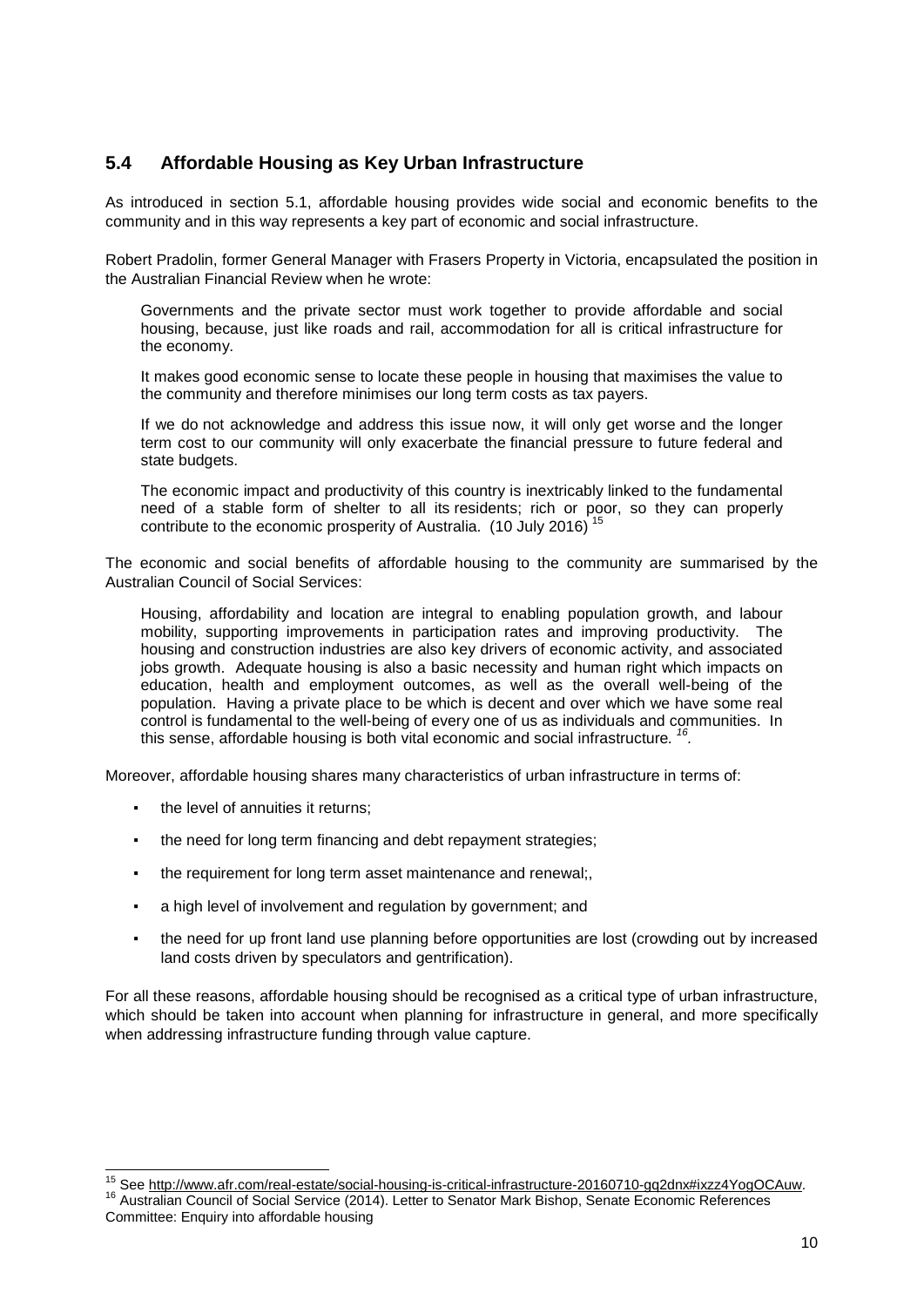# <span id="page-11-0"></span>**5.5 Financing Gap for Affordable Housing**

As for other types of infrastructure, there is a financing gap to provide affordable housing, even for housing within the lower range of required subsidy. While new financing models are being sought to improve feasibility, generally a layering of assistance is necessary for affordable housing projects to be viable. The report to Heads of Treasuries by the Affordable Housing Working Group identifies the affordable housing financing gap as:

... the gap that exists between the low rates of return available on affordable housing investments compared to market returns available on alternative investments with similar risk profiles. The rate of return from any investment is a function of its income, expenses and capital base. By design, affordable housing providers charge rents that are below market rates in order to assist tenants with their costs of living. Affordable housing providers are also unlikely to readily sell a dwelling as they aim to provide tenants with security of tenure. As such, the income and capital gains (and thus returns) available from investing in affordable housing are limited.<sup>[17](#page-11-1)</sup>

The report to goes on to cite some of the possible solutions put forward by stakeholders to bridge the financing gap and encourage the delivery of affordable housing such as: provision of free or discounted land, mixed development, inclusionary zoning, zoning regulations exceptions and government grants. Relevantly the report concludes:

The successful introduction of any innovative financing model would aim to lower the operational and capital costs associated with the provision of affordable housing, however it would be unable to close the financing gap entirely. Closing the remainder of the gap will require some form of government assistance. p 15

**With or without the introduction of an innovative financing vehicle, it is clear that inclusionary zoning and value capture mechanisms applied in association with transport infrastructure enhancement and/or urban development, can play a significant role in closing the financial gap.**

<span id="page-11-1"></span><sup>&</sup>lt;sup>17</sup> The Australian Government, 2016, Innovative Financing Models to Improve the Supply of Affordable Housing, Affordable Housing Working Group, Report to Heads of Treasury p 14.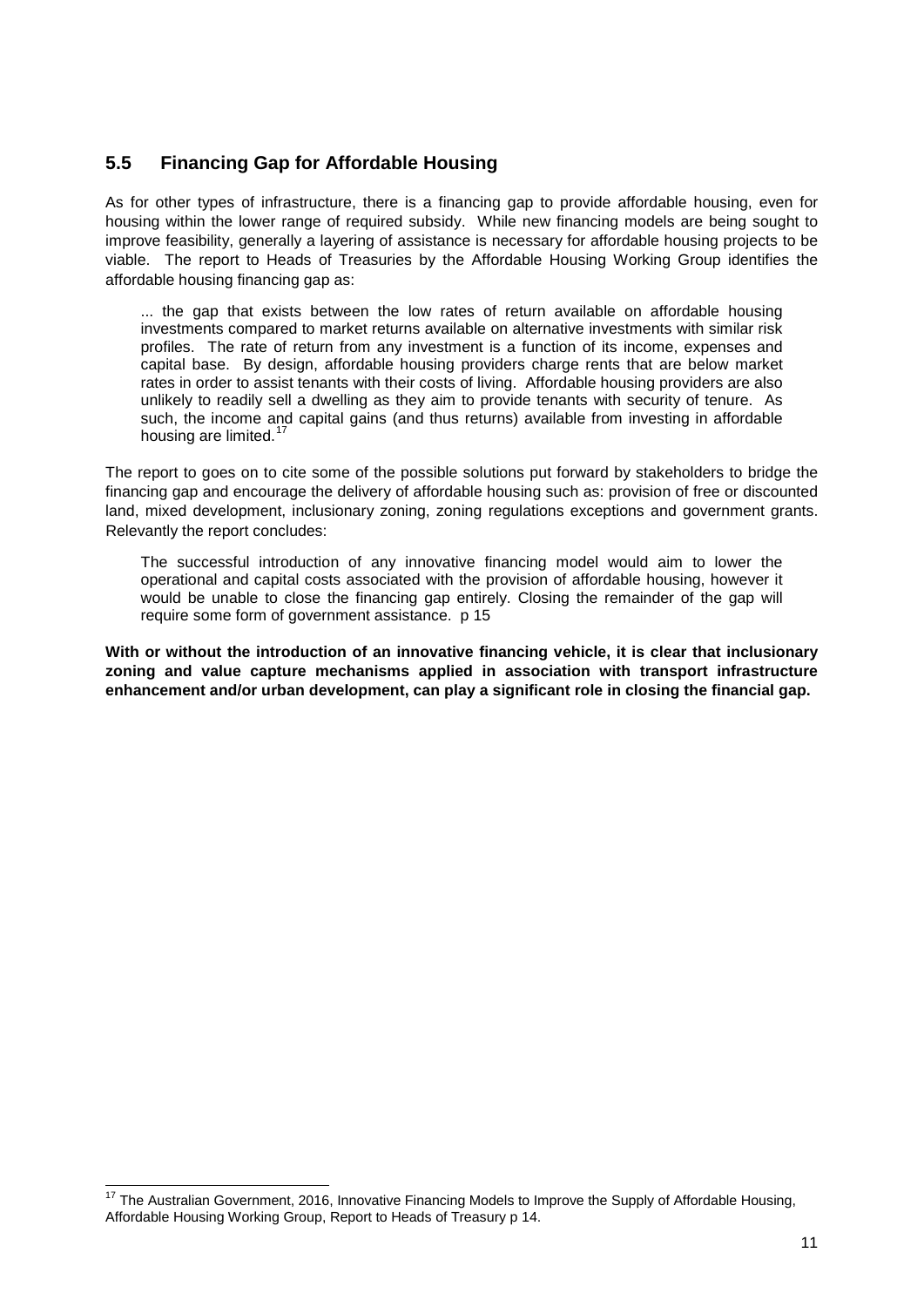# <span id="page-12-0"></span>**Section 6 Rationale for Addressing Affordable Housing**

As highlighted above, the rationale to include affordable housing in the value capture process is twofold:

- To offset the indirect costs and negative impacts on housing affordability arising from the implementation of new transport infrastructure or from other government urban development or infrastructure decisions;
- To improve the sustainable outcomes of infrastructure investments and urban development through a wider and integrated urban/regional planning, land use and transport framework.

# <span id="page-12-1"></span>**6.1 Offset the Costs / Negative Impacts (Fairness Rationale)**

Integral to any government decision to invest in infrastructure or to change policy settings, should be a robust assessment of the costs and benefits that will result followed by the development and adoption of strategies to address, minimise or offset identified costs.

The Government's initiative to develop the concept of capturing the value created by government action and to introduce a framework to divert this to offset the costs (both direct and indirect) of those policies and investment is strongly supported. Where the decisions and actions of government create additional land value or other benefits (such as labour force accessibility), we agree that it is not only reasonable, but desirable that mechanisms be introduced to capture and divert that value to offset the direct and indirect costs of the project.

Moreover in circumstances where investment and urban development decisions of government will result in an increase in land values or impact on the supply of housing, especially of affordable housing, a crucial component of government's implementation strategy should include actions to address adverse impacts of the changed housing environment, particularly for those most in need.

**In making its case for value capture, on numerous occasions the discussion paper cites strong evidence of upward pressure on residential land values associated with augmentation of transport infrastructure. However the paper does not at any point acknowledge the adverse impacts of this on housing affordability or the dislocation of households and communities which takes place as gentrification occurs. This is a serious shortcoming of the paper.** 

Almost invariably significant transport infrastructure investment substantially boosts land values in areas benefiting from the increased accessibility and greater access to the labour force, customers and so on.<sup>[18](#page-12-2)</sup> Projects which displace existing development e.g. as land is used for a transport project, may also impact the supply of existing housing and in particular affordable housing.

#### **As the discussion paper recognises:**

**... improvements in transport connectivity can have a profound impact on surrounding land uses, changing a location's residential and commercial potential. Improved accessibility provides benefits to existing residents and businesses, and also attracts others to relocate to the area, which translates into higher commercial and residential land prices, representing a windfall gain for existing local property owners and additional profit-making opportunities for developers. p 6**

**Indeed housing impacts are likely to be the most significant adverse impacts of such investment projects.[19](#page-12-3) This being the case, the basis for diverting a portion of value capture to addressing such housing impacts must be differentiated and given priority over other public benefits that could be financed from any value captured.**

<span id="page-12-2"></span> <sup>18</sup>*The Conversation* highlighted a recent example linked to the extension of the new light-rail in Sydney where a reported 471% windfall profit was created by a rezoning of industrial land to high-density residential. See Troy, L, Rogers, D, Power, E, Pawson, H, Iveson, K, Crabtree, L, Darcy, M, Phibbs, P, 2016, Sydney needs higher affordable housing targets. [https://theconversation.com/sydney-needs-higher-affordable-housing-targets-69207.](https://theconversation.com/sydney-needs-higher-affordable-housing-targets-69207)<br><sup>19</sup> The loss of affordable housing and displacement of low-income populations associated with new transport

<span id="page-12-3"></span>infrastructure and consequent land value increases is a recognised phenomenon sometimes referred as "transitinduced gentrification". Paradoxically, key workers are the one who most need access to public transport.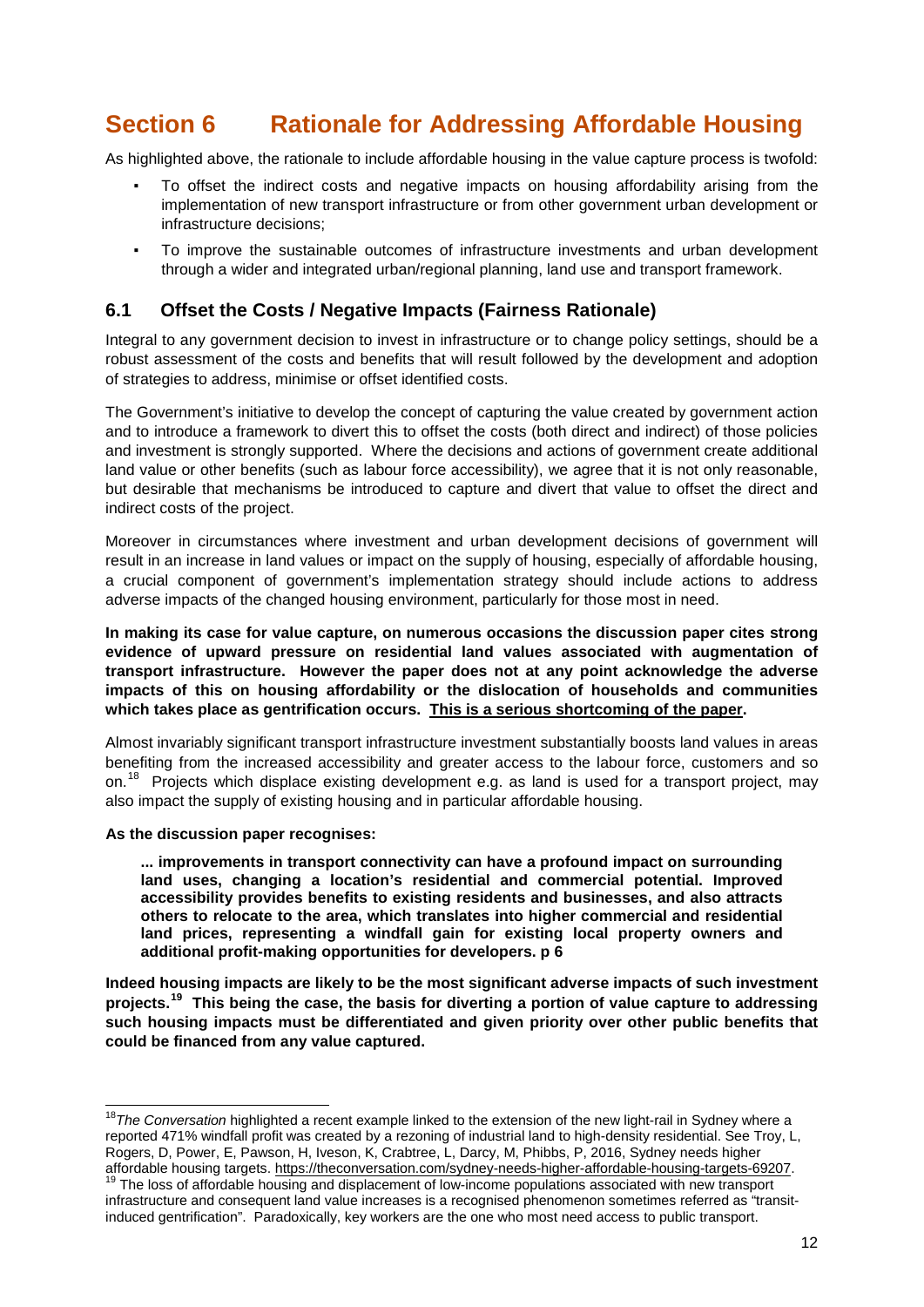# <span id="page-13-0"></span>**6.2 Fostering Sustainable, Liveable Communities (Efficiency Rationale)**

The discussion paper highlights the relevance of integrated land-use planning when it states:

Value capture is an approach to project development that requires integrated land use planning and a sharper focus on end benefits and public objectives leading to better infrastructure and services. p 4

It is firmly agreed that government infrastructure and urban development programs and projects should be integrated within a wider strategic urban planning framework to achieve sustainable objectives and liveable communities. Through an integrated framework, positive externalities can be optimised and the best use made of opportunities for value capture. This is particularly the case when increasing densities in prime, accessible locations next to mass transit stations or other transport infrastructure investment.

While in recent times there has been increasing integration of land use and transport planning, the question of affordable housing frequently remains absent from discussions. In the Sydenham to Bankstown corridor in Greater Sydney for example, consideration of housing needs and targets for affordable housing only came to the fore after submissions highlighted this as an area of concern. In contrast, in South Australia, there has been clearer recognition of the importance of providing affordable housing in desirable, well-serviced locations as reflected in the 30 Year Plan for Greater Adelaide introduced in 2010 $^{20}$ . More recently however, some of this emphasis has dissipated with less focus being given to implementation measures such as affordable housing targets.

As the Government's paper acknowledges, investment in transport infrastructure will give rise to opportunities that support more intensive uses of land. These opportunities will often be realised through an up-zoning of land to enable higher density development and/or more intensive land uses. These higher densities in appropriate locations will in turn assist in achieving inclusive communities, which bring together a diversity of households. This approach carries with it wide ranging social, environmental and economic benefits including:

- Enabling more households to have access to the benefits of living in compact, accessible, diverse, sustainable and liveable environments;
- Increasing housing supply and reducing cost pressures on residential land and existing housing;
- Supporting an increased range of services, facilities, transport and employment close to where people live;
- Enabling a sharing of the value of the uplift between landowners/developers and the community through more ambitious contributions towards affordable housing and enhancements to the public realm and community facilities; and
- Significant economic and environmental benefits flowing from a more compact urban form.

Significant economic and environmental benefits flow from a more compact urban form. The importance of providing a diversity of housing close to jobs in order to improve economic productivity has been highlighted by the Grattan Institute in its report on Productive Cities (2013)<sup>21</sup>. The access of key workers to job markets is essential and it is a priority to enable existing workers to remain in newly accessible location or to enable new workers to come.

<span id="page-13-1"></span><sup>&</sup>lt;sup>20</sup> Government of South Australia, The Draft 30-Year Plan for Greater Adelaide 2016 Update. Also relevantly the Plan recognises that affordability cannot be measured only by housing costs, but has to consider other household's expenditure such as transport costs (the second largest cost after housing).

<span id="page-13-2"></span><sup>&</sup>lt;sup>21</sup> Kelly, J-F., Mares, P., Harrison, C., O'Toole, M., Oberklaid, M., Hunter, J., 2012, Productive Cities, Grattan Institute.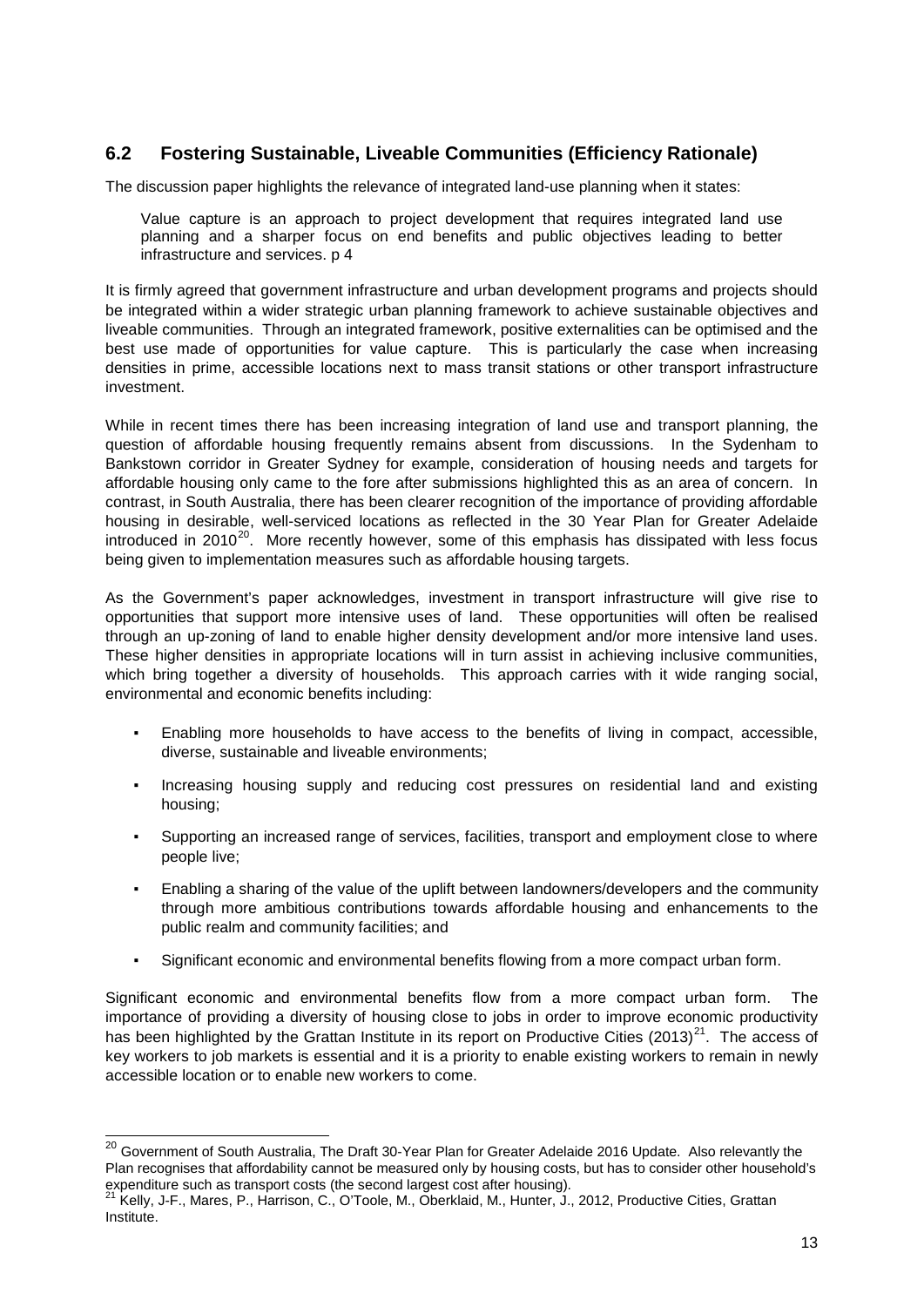However, today the housing market is failing to improve rental affordability close to labour markets that rely on casual and part-time workers. The small business community is dependent on the availability of housing for low income earners and areas where value capture occurs will benefit from affordable housing provision. Low income earners in the service economy are often forced to work flexible hours or at short notice and need to live close to work. However, affordable, private, low rent housing is currently concentrated in particular parts of the city. As a result, workers face geographical barriers to low wage jobs. Long commuting times and their consequent stress on household time, budget, the environment and the transport system would be alleviated if affordable housing was included when value capture is being considered.

When urban development activities are spurred on by government investment and supported by land use zoning, there are strong grounds for ensuring that the opportunities created are available to a range of people, including those on lower incomes. However, in areas experiencing rapid increases in land values, lower income households are those who will have the greatest difficulty accessing suitable housing.

Denser, more diverse communities bring a host of accompanying benefits:- the ability to support a range of businesses, the potential for efficient transport and healthier lifestyles, access by business to an accessible workforce, a smaller and more sustainable urban footprint, greater capacity to incorporate sustainable technology, safer and more interesting public areas and so on. As densities are increased to appropriate levels, in the right locations, the redevelopment of ageing and inappropriate development becomes more viable.

If social diversity is accepted as 'a recognised and valued environmental characteristic' as suggested by SGS Occasional Paper 'Revisiting the economics of inclusionary zoning', then there is a diminution of that quality if, as a result of rising land values and declining housing affordability, lower income residents are unable to access housing opportunities in an expanding neighbourhood.<sup>[22](#page-14-0)</sup>

The SGS paper concluded that:

… protection or inclusion of affordable housing in development areas are strictly justified on mitigating negative externalities and optimising positive externalities in the efficient use of land. That is, they are warranted on economic efficiency grounds, in an endeavour to create the optimal net community benefit from urban development.  $\dot{a}$ 

Optimising positive externalities by protecting existing social diversity and ensuring social mix in expanding communities is important in the context of government infrastructure investment and urban development programs and projects. Moreover, there is a clear case for drawing on the increased value created through the decisions of government to assist in funding these outcomes.

<span id="page-14-0"></span><sup>&</sup>lt;sup>22</sup> Spiller, M. and Anderson–Oliver, M., SGS Economics and Planning Occasional Paper Revisiting the economics of inclusionary zoning, April 2015, p 6.

<span id="page-14-1"></span> $^{23}$  Ibid, p 7.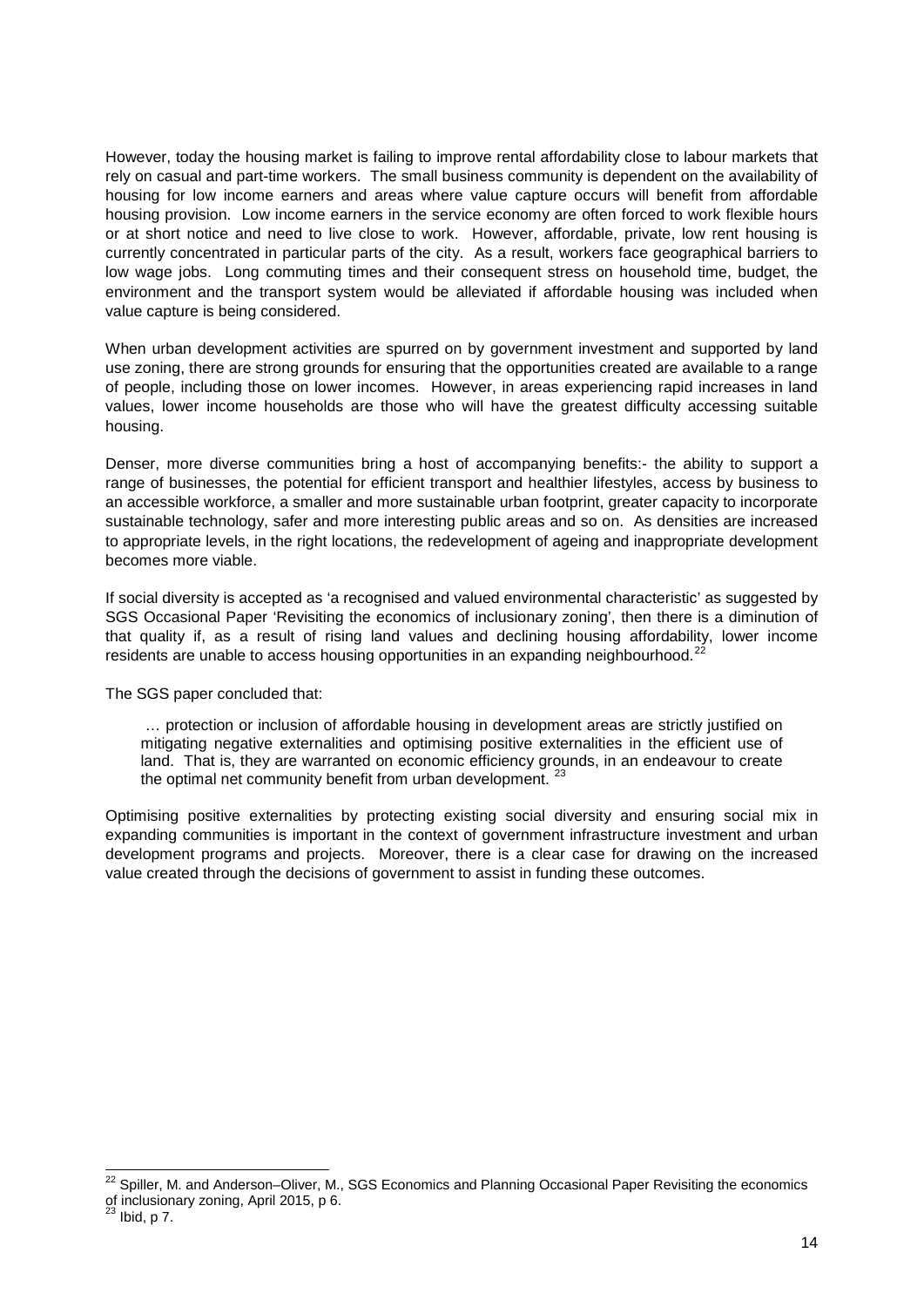# <span id="page-15-0"></span>**Section 7: Using Value Capture for Affordable Housing**

# <span id="page-15-1"></span>**7.1 How Value Capture has been used to Fund Affordable Housing?**

Whilst there is no comprehensive national or state approach, there are a range of planning mechanisms which have been applied in Australia to capture value arising from government urban policy, planning and infrastructure decisions to facilitate affordable housing. These include the use of mandatory and voluntary inclusionary zoning, voluntary planning agreements, the levying of developer charges and public/private joint venture projects.

Most commonly the value 'captured' is a share of the planning gain originating from a change in planning regulations, i.e. rezoning (e.g. industrial to residential) or an increase in permissible density. However, the value captured can also come from other public decisions and investment such as transport infrastructure.

# <span id="page-15-2"></span>**7.1.1 Case Study: City West Redevelopment, Ultimo-Pyrmont NSW**

Perhaps the most relevant Australian example in the context of the Government's discussion paper is the affordable housing program in City West, an urban renewal area spanning approximately 200 hectares in the suburbs of Ultimo and Pyrmont located west of Sydney's CBD.

The State Government, the wider community, the development industry and business were expected to gain through the redevelopment of these suburbs. However, the State Government's decision to initiate urban redevelopment in the early 1990s generated public concern about the potential impacts on the existing community, in particular the impacts on the supply of lower cost rental housing and the risk of displacement of traditional residents.

The City West area was characterised by relatively low scale and ageing development. The State Government owned large parcels of land in the area which were seen as offering benefits, both in terms of generating financial returns to government and for providing a catalyst for wider urban regeneration. The initiative to renew and intensify the urban fabric was considered to further government and community objectives for a more compact city and was identified as being compatible with the objectives of the Federal Government's Building Better Cities Program. The urban renewal program arising from this collaboration included more intensive land uses and additional opportunities for commercial development, along with enhancements to the urban and transport infrastructure including the provision of a light rail system.

Early investigations showed that the City West area was likely to experience significant growth in land values as a result of the renewal and infrastructure proposals and that much of the existing low to moderate income community would be likely to be dislodged from the area. To address this and, by doing so, to offset the concerns of the community, an affordable housing program was initiated to enable the retention of social mix, including lower income households and key workers.

The program was funded under a unique tripartite arrangement whereby the Federal Government provided subsidies under the Building Better Cities Program (\$50m), the State Government contributed a portion of proceeds from the sale of State Government land (4%) and the private sector contributed through an inclusionary zoning scheme. The Federal and State Governments also contributed to infrastructure enhancement and the provision of light rail under the Building Better Cities program and from land sales proceeds respectively.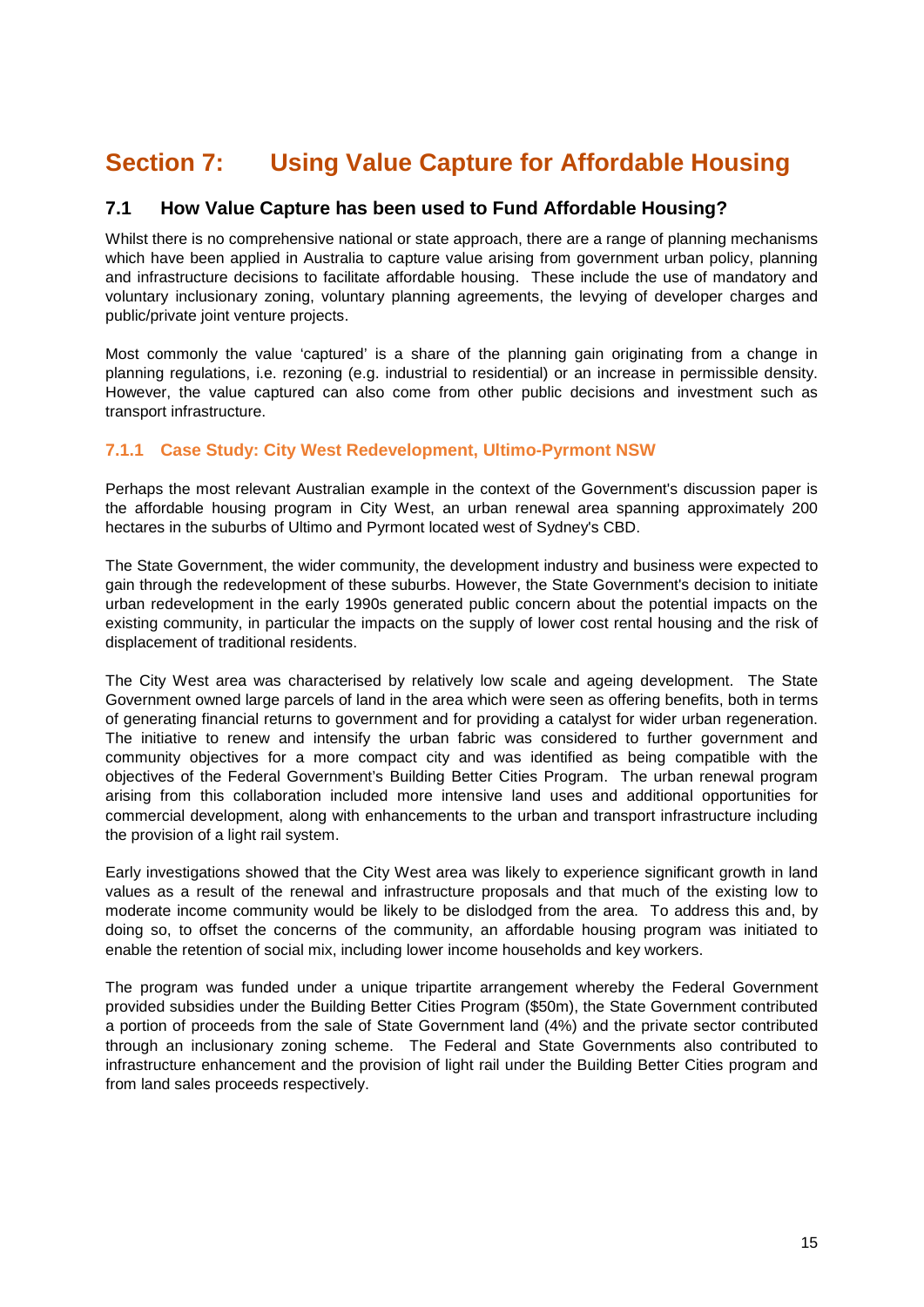Under the inclusionary zoning provisions, developers were required to contribute towards affordable housing at the arguably very modest rates of 0.8% of total floor area from residential development and 1.1% from commercial development. The development industry by and large accepted the requirements to contribute in return for the benefits arising from the significant development opportunities created under the new and denser planning framework. The contributions for affordable housing were quickly factored into viability assessments and did not impede development.

A 600 unit affordable housing target was set representing approximately 6-7% of total anticipated yield under the proposed planning framework. Together with an additional 100 units of public housing, this was equivalent to approximately 8-10% of anticipated housing yield. The Affordable Housing Program provides for a roughly equal mix of very low, low and moderate income households, with rental set at a sliding scale reflective of capacity to pay. Applicants with links to the Pyrmont Ultimo area have priority.

A non-profit affordable housing company, City West Housing Company, was established to develop and manage the new housing stock The company has delivered the target of 600 dwellings, which will be exceeded as further contributions continue to be made as the remainder of the area is redeveloped.

Both the State Government contributions from land sales and the developer contributions under the inclusionary zoning scheme represent value capture mechanisms that were used (and continue to be used) within this urban renewal and transport infrastructure project.

The intent of the Affordable Housing Program - to offset the loss of affordable housing resulting from the higher land values by providing affordable housing opportunities for existing very low, low and moderate income residents of the area and to ensure that, as the area expands, a diverse community is maintained through the inclusion of affordable housing - has been achieved. In this way, the program addresses the rationale outlined in the previous section, that is to:

- offset the indirect costs and negative impacts on housing affordability arising from the implementation of new transport infrastructure and urban renewal;
- improve the sustainable outcomes of infrastructure investments and urban development through a wider and integrated urban/regional planning, land use and transport framework.

The City West redevelopment, though modest in terms of overall numbers of affordable dwellings produced, is a successful example where increases in land values were both claimed to fund part of the public investments and to counter its own effect by providing affordable housing.

# <span id="page-16-0"></span>**7.1.2 Use of Planning Mechanisms**

This section provides a brief overview of the use of planning mechanisms that capture value arising from urban development and infrastructure to facilitate affordable housing.

#### **Inclusionary Zoning**

Inclusionary zoning provisions for affordable housing are a form of value capture that is already used to some extent in Australia, as well as internationally. In the City West example described above, the inclusionary zoning framework was a mandatory one. It required that a component of affordable housing be included when land was developed or redeveloped, or that a monetary contribution be paid in lieu of the direct provision of housing. Voluntary inclusionary zoning provides a developer with the option of utilising a specific planning incentive or concession, such as a density bonus, in return for the provision of affordable housing or another public good.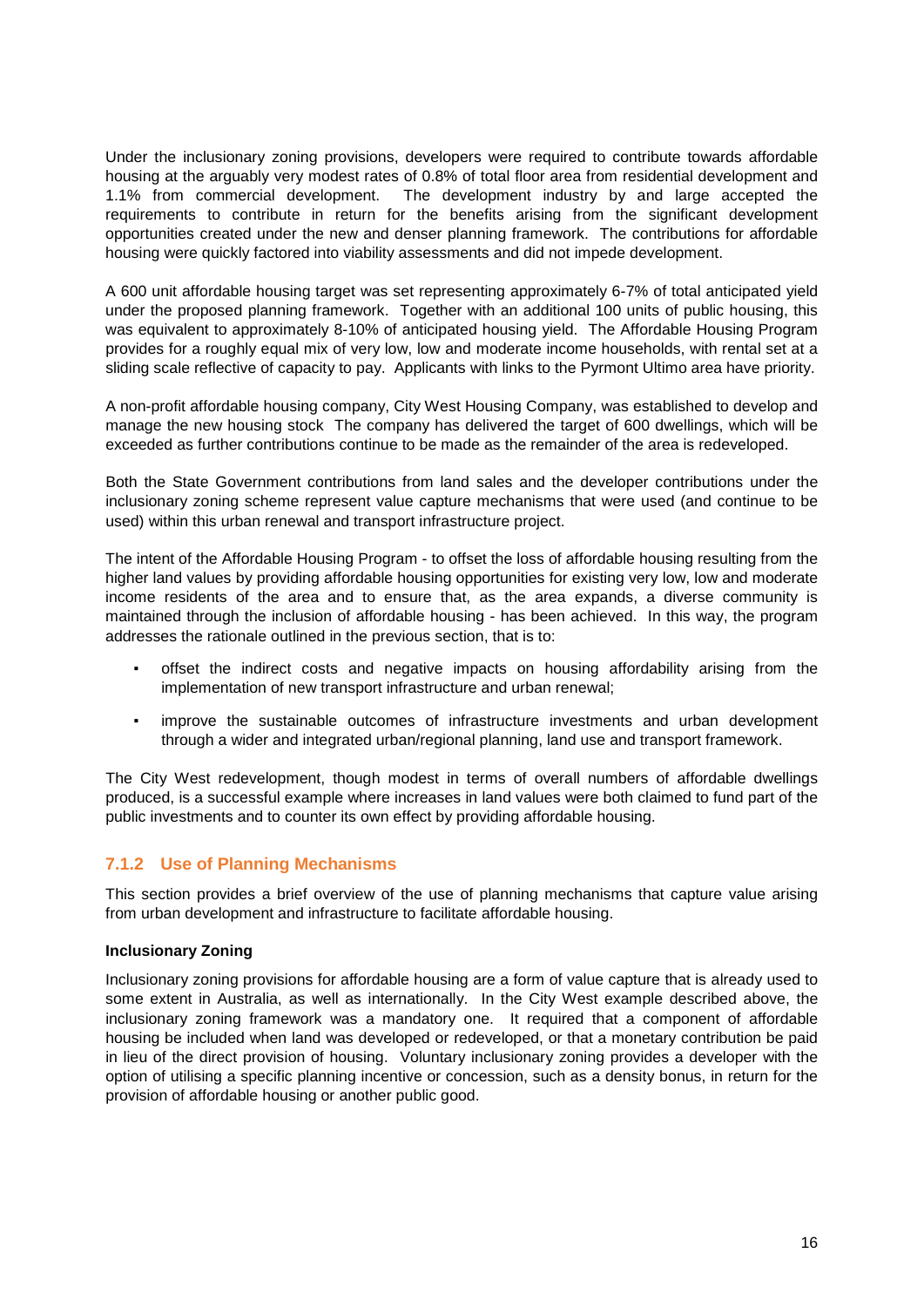Mandatory inclusionary zoning ensures socially inclusive and economically integrated communities are maintained or created by requiring that affordable housing is provided as development or redevelopment occurred. The integration of affordable housing at the rezoning stage can assist in preventing the displacement of existing lower income communities as land values and housing costs rise when land is up zoned and redeveloped. Inclusionary zoning fosters diverse communities in locations with good access to facilities, jobs and other opportunities which, without such measures, may only be available to higher income groups. It also assists the effective functioning of local economies by enabling key workers who provide essential services to live close to the local communities they support.

Mandatory inclusionary zoning is most readily accepted when applied in an identified growth precinct or transport corridor or where up-zoning is creating significant additional development capacity and/or where substantial public investment in infrastructure may be occurring alongside. Thus, the incorporation of mandatory requirements represents a way of capturing some of the increased value flowing to land owners from infrastructure investment and planning decisions for the wider benefit of the public and in doing so supports diverse, equitable and functional communities. In New York City, for example, mandatory inclusionary housing is imposed on all developments that have benefited from rezoning or from the implementation of a transport infrastructure (NYC Planning, 2015, p 77).

South Australia became the first state in Australia to set a target for the inclusion of affordable housing in all significant new housing developments when it introduced its Housing Plan in 2005<sup>24</sup>. The Plan, which requires 15% affordable dwellings, has delivered over 2040 dwellings for low to moderate income households to a value of almost  $$480$  million<sup>25</sup>. It should be noted however, that roughly half of the housing delivered through this framework has been affordable housing for purchase by the occupier, rather than long-term rental. The affordable housing inclusionary zoning policy has been applied in over 85% of the State's Greater Metro Development Plans (across a range of zones). A recent review of affordable housing conducted by Renewal SA, Housing SA and SA Department of Planning, Transport and Infrastructure showed general industry support and understanding of the Policy.

In NSW, state regulation (State Environmental Planning Policy No 70 Affordable Housing (Revised Schemes)) empowers mandatory inclusionary zoning provisions to be applied in a limited range of areas. In addition some local councils, such as Waverley in Sydney, have applied voluntary inclusionary zoning. In Waverley's case, a planning incentive of up to an additional 15% in permissible floor space is available for public purposes including affordable housing (subject to an acceptability test). The provisions are premised on the basis that the value of the additional density is shared equally between council on behalf of the community and the developer, with the council's share of the additional value applied in accordance with the Waverley Affordable Housing Program. More widely, recent draft District Plans covering the Greater Sydney Region have identified an 'affordable rental housing target of 5 to 10%, subject to viability, in urban renewal and land release areas<sup>'[26](#page-17-2)</sup>. It is to be noted that, while these proposed measures are certainly promising, the rates of contribution remain quite modest and could be considerably more ambitious in many locations.

Internationally, there are numerous examples of the use of inclusionary zoning. New York City is often cited as an excellent model. In March 2016, it replaced its long existing voluntary inclusionary program by a mandatory inclusionary zoning (MIH) program, which requires developers to provide permanent affordable housing whenever public action creates substantial capacity for new housing<sup>[27](#page-17-3)</sup>. This MIH program defines options for a range of percentage of affordable housing for different categories of income, depending on the area (20-30% onsite and 25-35% offsite)<sup>28</sup>. The proponents of this submission believe that this order of contribution is in keeping with the levels that should be pursued in Australia.

<span id="page-17-1"></span><span id="page-17-0"></span><sup>&</sup>lt;sup>24</sup> Government of South Australia, 2005, Housing Plan for South Australia, Building South Australia<br>
<sup>25</sup> Hallsworth, B. 2015, Ten years of inclusionary zoning in South Australia. Parity, Vol. 28, No. 9, Nov 2015: 68<br>
<sup>2</sup>

<span id="page-17-3"></span><span id="page-17-2"></span>

<span id="page-17-4"></span>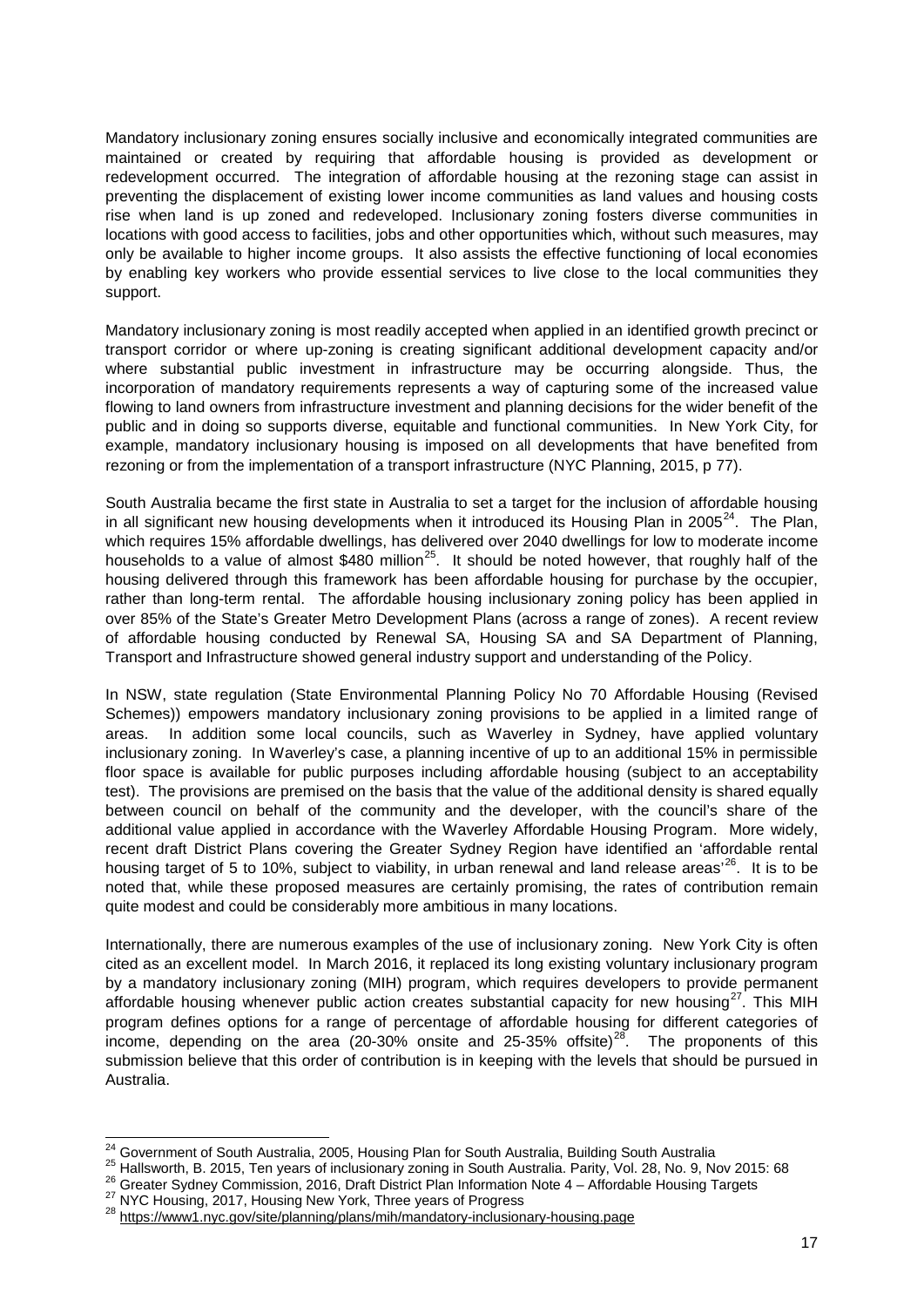#### **Voluntary Planning Agreements**

A voluntary planning agreement (VPA) is an ad-hoc value capturing mechanism used in NSW which enables a private developer to elect to provide certain public benefits in exchange for a relaxation of planning controls or a bonus in development potential. Many local governments in NSW have used VPA to provide for affordable housing. Examples include Waverley, Canada Bay, Randwick and Marrickville Councils, but are not limited to these.<sup>[29](#page-18-1)</sup> In most cases, the council has sought to capture around 50% of the uplift in land value and applying it toward affordable housing and/or other supportive infrastructure. To date, the total numbers of affordable dwellings produced using VPAs have been modest.

### **Partnerships and Joint Development**

Affordable housing development projects can also be conducted through different types of partnerships (including joint ventures, alliances or public/private partnerships (PPP)). One example is the Victoria Harbour Affordable Housing Proposal<sup>30</sup>, which was part of the Melbourne's Dockland development and joined together Lend Lease Development (Developer), VicUrban (Landowner and Statutory Planning Authority), National Australia Bank (Lender), Office of Housing (Capital funding) and Melbourne Affordable Housing (MAH, a Housing Association now part of Housing Choices Australia). The project included a combination of value capture mechanisms, including the provision of density bonus and the waiving of the land value from VicUrban.

More generally, some councils have increased the delivery of affordable housing by contributing land towards affordable housing development and participating in joint development partnerships with private or non-profit community housing providers in the delivery of affordable housing. This has been done, for example, by Port Philip Council in Victoria. The City of Port Philip provided council land to the Port Phillip Housing Association to increase the non-profit organisation's capacity to leverage funds and deliver affordable housing. In this case, the land value (including the uplift) is directly redirected to the joint venture and to the provision of affordable housing by public landowner.

# <span id="page-18-0"></span>**7.2 Possible Applications of Value Capture to Affordable Housing**

There is considerable scope for extending existing uses of value capture for affordable housing. Where appropriate, they should be integrated in comprehensive national value capture strategies associated with transport infrastructure and urban redevelopment.

This approach is put forward as a central plank of the NSW Community Housing Industry Strategy for Planning and Housing, when it recommends:

Optimising access to the benefits of our cities to a diversity of households should occur by substantially **increasing housing yields** in prime/accessible locations and diverting a share of the resultant increase in land values to the provision of affordable housing through **value sharing** or **inclusionary zoning provisions**. A specified component of affordable housing, say 30%, should be incorporated in development projects. [31](#page-18-3)

<span id="page-18-1"></span><sup>&</sup>lt;sup>29</sup> More examples are presented in the Inner West Council position paper on best practice in Value Capture (Inner West Council, 2016, Position Paper: Best Practice in Value Capture, report prepared by Judith Stubbs and Associates). The case for value capture for affordable housing is also extensively supported by cases studies in special Shelter NSW Update on Value Capture (see Johnston, C. 2014, Capital-value uplift and affordable housing, Shelter NSW Update).<br>Shelter NSW Update).<br><sup>30</sup> City of Port Phillip. 2010. Affordable housing development models.

<span id="page-18-2"></span>

<span id="page-18-3"></span><sup>31</sup> NSW Federation of Housing Associations and Urbanista, Affordable Housing through the Planning System: Industry Strategy Paper 2015, p 18.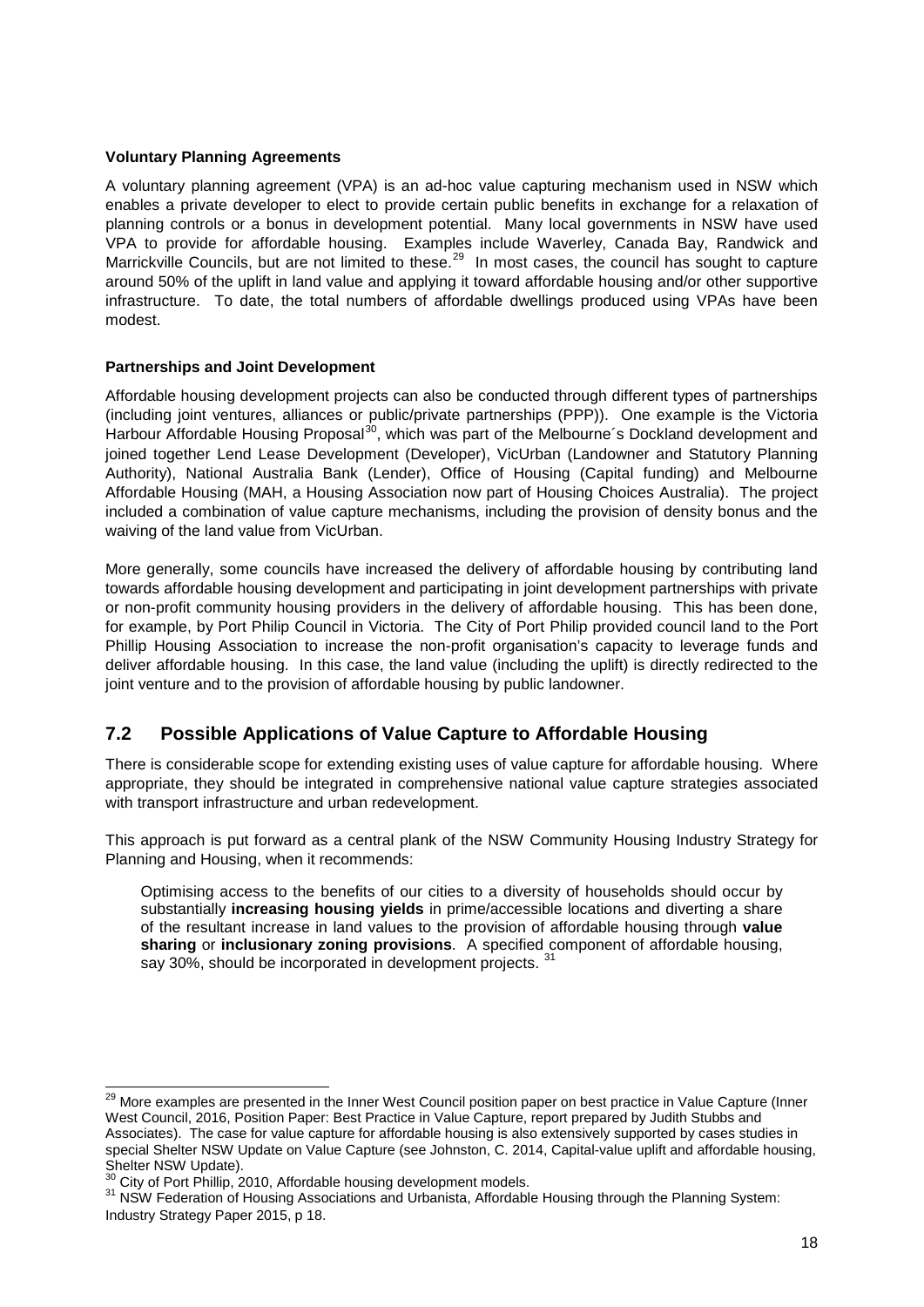To implement this, the Industry Strategy proposes that:

- A value capture/sharing or inclusionary zoning mechanism should be introduced for use in combination with density increases. In this way, affordable housing and other benefits can be achieved, whilst maintaining development viability. At present, landowners and developers generally receive most or all the financial benefit flowing from increased development opportunities made possible by government planning instruments. Mechanisms that enable a sharing of these benefits with the community would be a much fairer outcome of the use of the planning process.
- The level of contribution should be determined objectively at the beginning of the process of rezoning land or creating a new/revised planning instrument. At this time, informed assumptions can be applied to determine an appropriate value sharing arrangement whereby landowners/developers are able to achieve an acceptable level of profit and remaining value uplift is applied towards the provision of affordable housing and other public benefits, including the cost of transport infrastructure.

The proponents of this submission support these directions and recommend their consideration in the context of a national approach to value capture.

Inclusionary zoning is a clear, transparent and reliable planning mechanism which share the uplift land value to provide for affordable housing in the context of urban (re)development (with or without transport infrastructure investment). However, other value capture mechanisms (as those listed in the Table 2.3 of the discussion paper) are not excluded and can well contribute to affordable housing. For example, in the case of application of a betterment tax on surrounding land owners (or more accurately, applied on properties which are anticipated to experience uplift in value), part of the revenue collected from this tax could be applied to an Affordable Housing Fund to support affordable rental housing.

# <span id="page-19-0"></span>**Section 8: Additional Comments**

# <span id="page-19-1"></span>**9.1 Willingness and Ability to Pay of Beneficiaries**

Along with the question of the willingness to pay of beneficiaries, is the ability to pay. The discussion paper does not investigate potential unintended effects and risks of some of the value capture mechanisms and especially the impact for property owners of betterment taxes on land, for example:

- hardship for low socio-economic profile owner occupier resulting from an additional betterment tax when value increase is not realised (no sale or profit) – there should be some cases for exemption or deferral of the charge until the property is sold or ownership transferred;
- potential additional repercussions of any betterment tax on rents and on housing affordability for the renter.

# <span id="page-19-2"></span>**9.2 Other Unintended Effects**

Other unintended negative effects of transport infrastructure are also overlooked, such as impacts during construction works for local residents and businesses. It has been observed in past projects internationally that some businesses risk becoming bankrupt due to the loss of revenue during the lengthy construction periods so often involved in infrastructure works. If there is to be a sharing of benefits through value capture, it could be argued that there should also be a sharing of losses.

This is also true for noise or pollution impacts for the people who live next to the infrastructure, particularly so in the case of road infrastructure projects.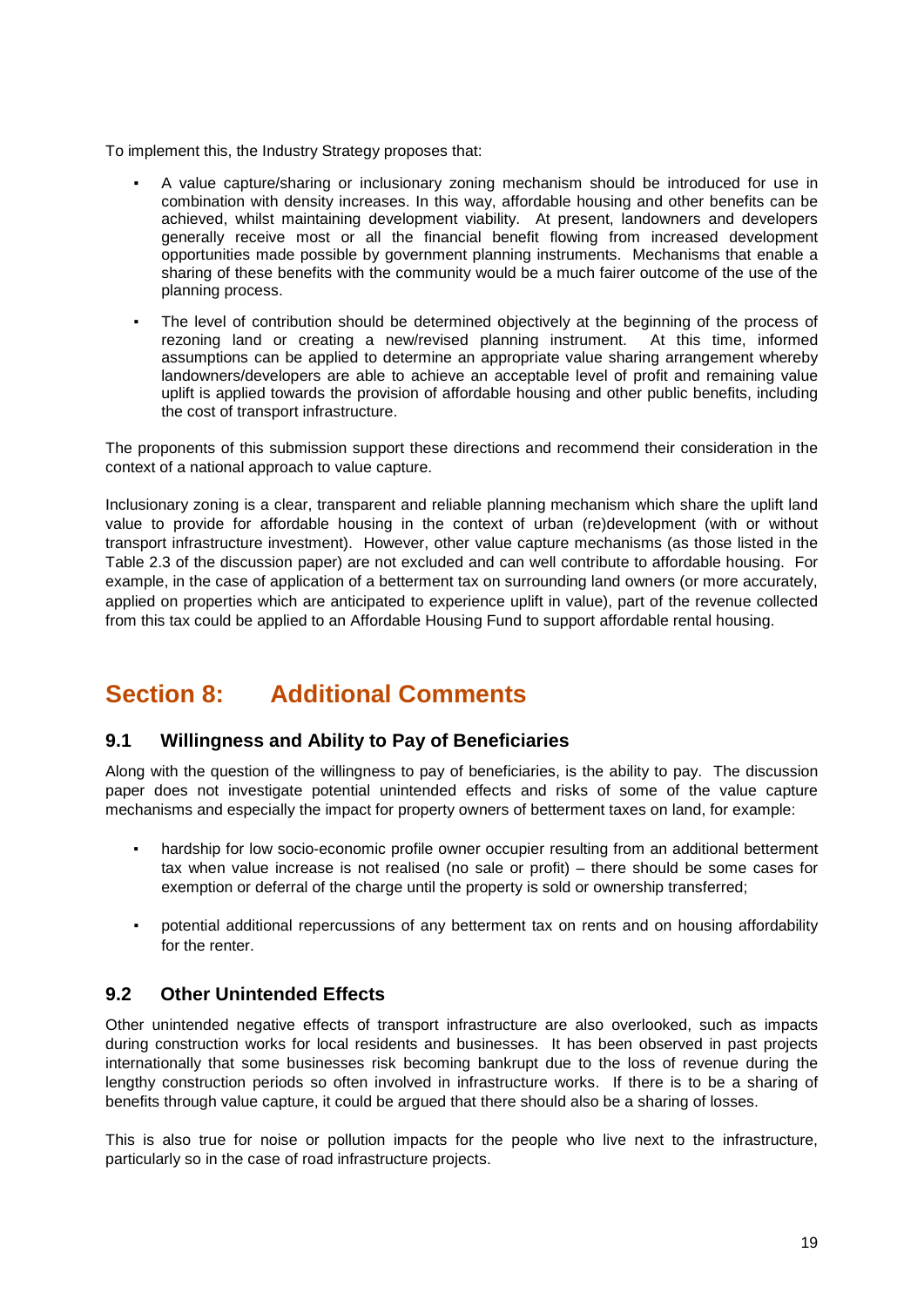# <span id="page-20-0"></span>**Section 9: Conclusions**

To conclude, it is vital to recognise the critical importance of affordable housing in the development of value capture mechanisms and in the feasibility modelling. Any value capture mechanisms that are applied to new development should provide for regionally and/or locally informed targets for affordable housing and affordable housing contribution rates (in floorspace/units and/or in \$). These targets will assist in countering the gentrification process associated with improved accessibility and amenities. They will also help achieve the sustainable goals discussed in this submission.

For the reasons set out in this submission, the rationale for addressing housing impacts and ensuring inclusive communities must be differentiated and given priority over other cost offsets and public benefits that could be funded from value capture.

Any sound approach for implementing value capture must first identify and offset negative impacts on housing affordability and ensure opportunities continue to be available for a full range of households to ensure sustainable, inclusive communities in line with sound planning principles. Only once these fundamentals are satisfied, should value capture be used to help fund the costs of infrastructure and deliver other public benefits.

Finally, the organisations participating in this response would welcome the opportunity to be further involved in the development of a comprehensive value capture strategy that addresses the full range of costs and encompasses a sound planning framework.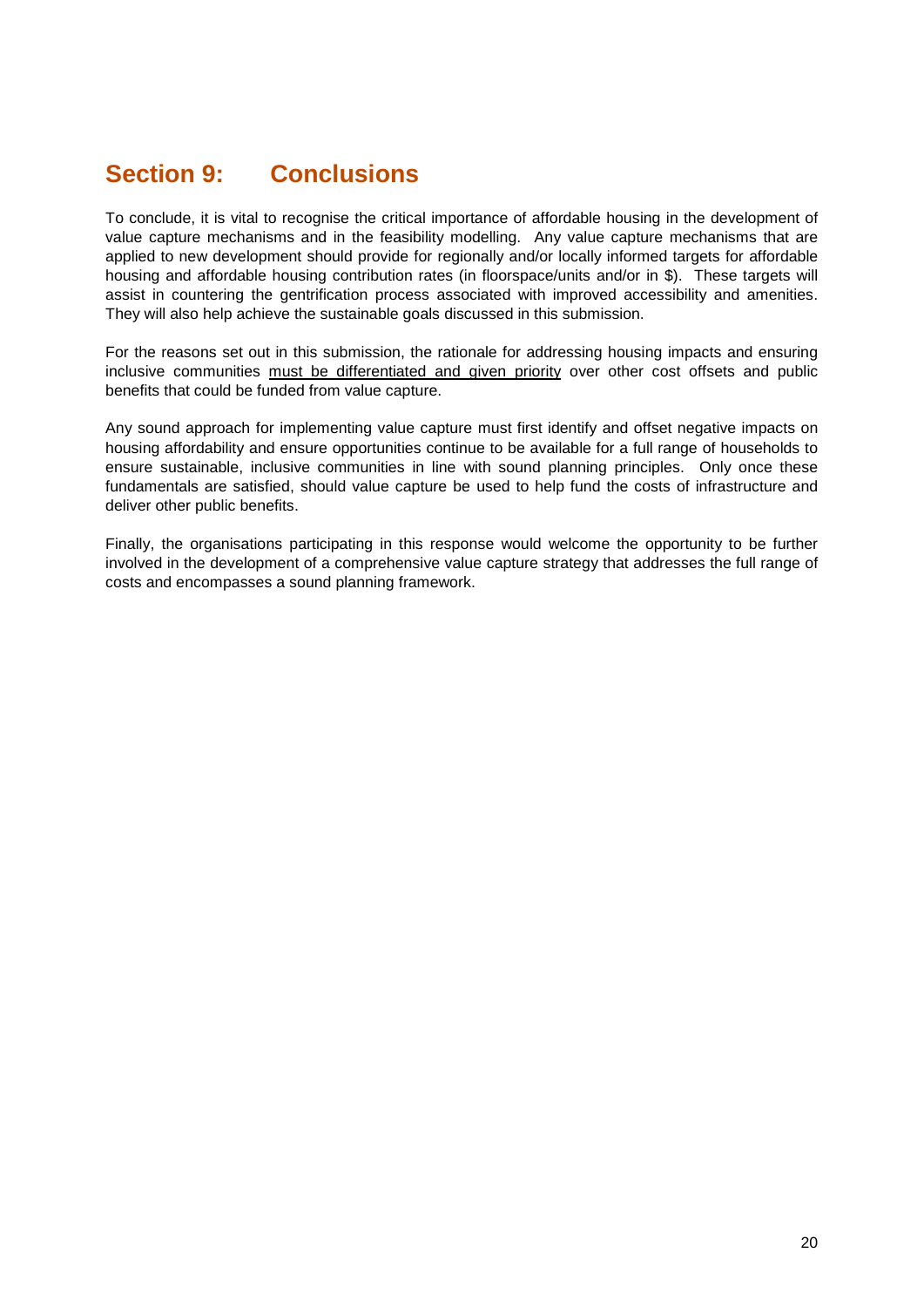# <span id="page-21-0"></span>**Section 10: Response to the Consultation Questions**

### **1. What factors would cause beneficiaries, in particular property owners, to see a value capture charge as 'just another tax?' How can these factors be overcome?**

Any new tax should relate to an additional benefit. The first challenge is to arrive at an acceptable basis for determining the value of additional benefits. It has been highlighted in the discussion paper that an increase in land value linked to augmentation of transport infrastructure varies much and an accurate ex-ante evaluation is difficult to make. Moreover, for property owners to accept a new tax, this evaluation should correspond to their own perception and assessment of the benefits received as a consequence of the government's investment or decision. Two valuation techniques could be used in parallel and compared, one estimating ex-ante the expected increase in land value and the other one estimating the perceived benefits and willingness to pay of property owners.

In relation to a value capture charge for affordable housing more specifically:

- For property owners: value capture charge could be lower or waived if the property meets a required profile for affordable rental housing which includes conditions on the level of rent that is offered to eligible tenants;
- For developers:
	- the provision of affordable housing or contribution of affordable housing must first be seen as a planning requirement designed to meet planning objectives for sustainable communities;
	- ⋅ this could be supplemented with a 'bonus' for affordable housing provision above the required base level provided, for example, through specified height or density incentives which can be factored into development feasibility calculations. $32$

### **2. Are there examples of mechanisms currently being used in Australia or internationally which provide a clear nexus between payments and the benefits provided by the infrastructure?**

The links between payments and benefits are more obvious when there is a rezoning, an increase in permissible density or a relaxation of other planning requirements. They are less clear when there are accessibility gains or indirect socio-economic gains generated by transport infrastructure.

It is also to be remembered that infrastructure can also generate drawbacks or costs. For those who live close to the infrastructure, this includes, for example, primarily housing affordability, but also noise, and pollution in the case of road infrastructure.

Direct and indirect benefits and costs of the infrastructure should be clearly identified before defining possible payments.

In the case study example described in section 7.1.1 above of the City West Redevelopment, Ultimo-Pyrmont NSW, the payments made by developers under the development contributions and inclusionary zoning provisions of the new planning scheme were largely accepted because they were clearly associated with direct and indirect benefits received, such as higher development opportunities (through re-zoning) and better public transport and amenities (through light-rail, open spaces, etc.), but also local community acceptance of the new planning framework as it provided for affordable housing.

<span id="page-21-1"></span> $32$  This has been done by Waverley Council in Sydney, which developed an excel based WAHP Calculator (Waverley Affordable Housing Program Calculator) to determine the value of additional floor space, and to support negotiation and determination processes.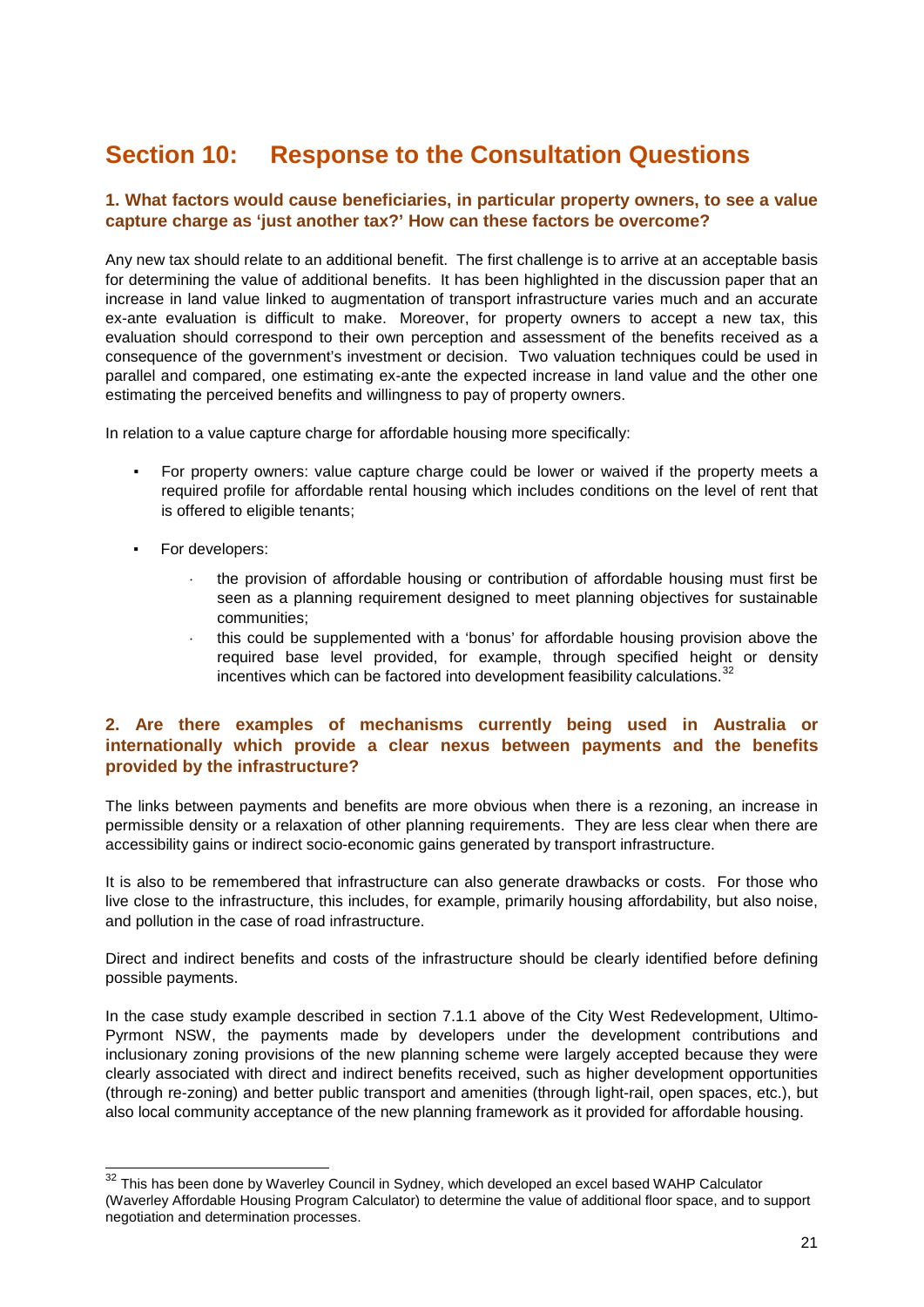### **3. Which mechanisms are currently being used which have weak links between payments and benefits?**

Section 7 provides an overview of some approaches used in the Australian planning system to harness value capture for affordable housing.

# **4. In providing funding to projects, should the Commonwealth set a condition that any contributions levied by state or local government on surrounding landowners are dedicated to the project?**

Setting a condition is a good idea to ensure the correct use of contributions. However, the possible applications of the contributions should be widened to a broader range of investments linked to the infrastructure project, such as affordable housing, additional amenities, supportive social infrastructure and urban improvements, etc. The list of possible application and their potential priorities (e.g. affordable housing first) would have to be further analysed.

More generally, the project should be considered within a wider program including all components of transport and urban redevelopment, and affordable housing. And more specifically, in relation to affordable housing, inclusionary zoning is a great tool to ensure that contributions are dedicated within the area of impact.

### **5. How can governments accurately estimate the incremental value uplift generated by infrastructure projects as compared to uplift due to ordinary market growth?**

There are many components of value uplift: uplift due to ordinary market growth, uplift due to owner´s improvements, uplift due to rezoning and uplift due to the transport infrastructure. The value uplift generated by transport infrastructure projects is only one part of it. The rationale for capturing the total uplift (combination of transport and rezoning and urban quality improvements/refurbishment) and diverting it towards the cost of the transport infrastructure is not accepted.

In relation to the value uplift estimation, in the case of a planning gain (uplift originated from rezoning or increases in permissible density), the Department of Family and Community Services in NSW is developing a calculator to estimate this uplift, to be used in the negotiations of the Voluntary Planning Agreements between councils and developers to include affordable housing. The calculation tool may have wider application for projects in Australia, as a simple preliminary evaluation.

In the case of an accessibility gain (uplift generated from transport investment for example) or other gains generated by public investment, estimation of the increase in land value can be more complex and uncertain.

If estimates in value are too high, this can impede development. On the other hand, if estimates of value are too low, opportunities to fund investment and to fairly redistribute uplift will be lost.

Desirably in relation to affordable housing, local governments should first define the local needs and translate this into requirements for the total amount or percentage of floor space in new developments. Once this has been done, a preliminary evaluation can be made of the viability of including inclusionary zoning provisions or other value capture requirements. If necessary, the level of contribution can be adjusted upwards or downwards to ensure viability, while optimising the value captured.

A current AHURI study may assist this process. The study 'Affordable housing prospects in different market contexts' led by Prof Bill Randolph is investigating the financial parameters and affordability outcomes of selected 'best practice' new housing projects. The collected evidence will be used to develop an affordable housing model that is capable of estimating affordability outcomes for given policy scenarios in different market contexts.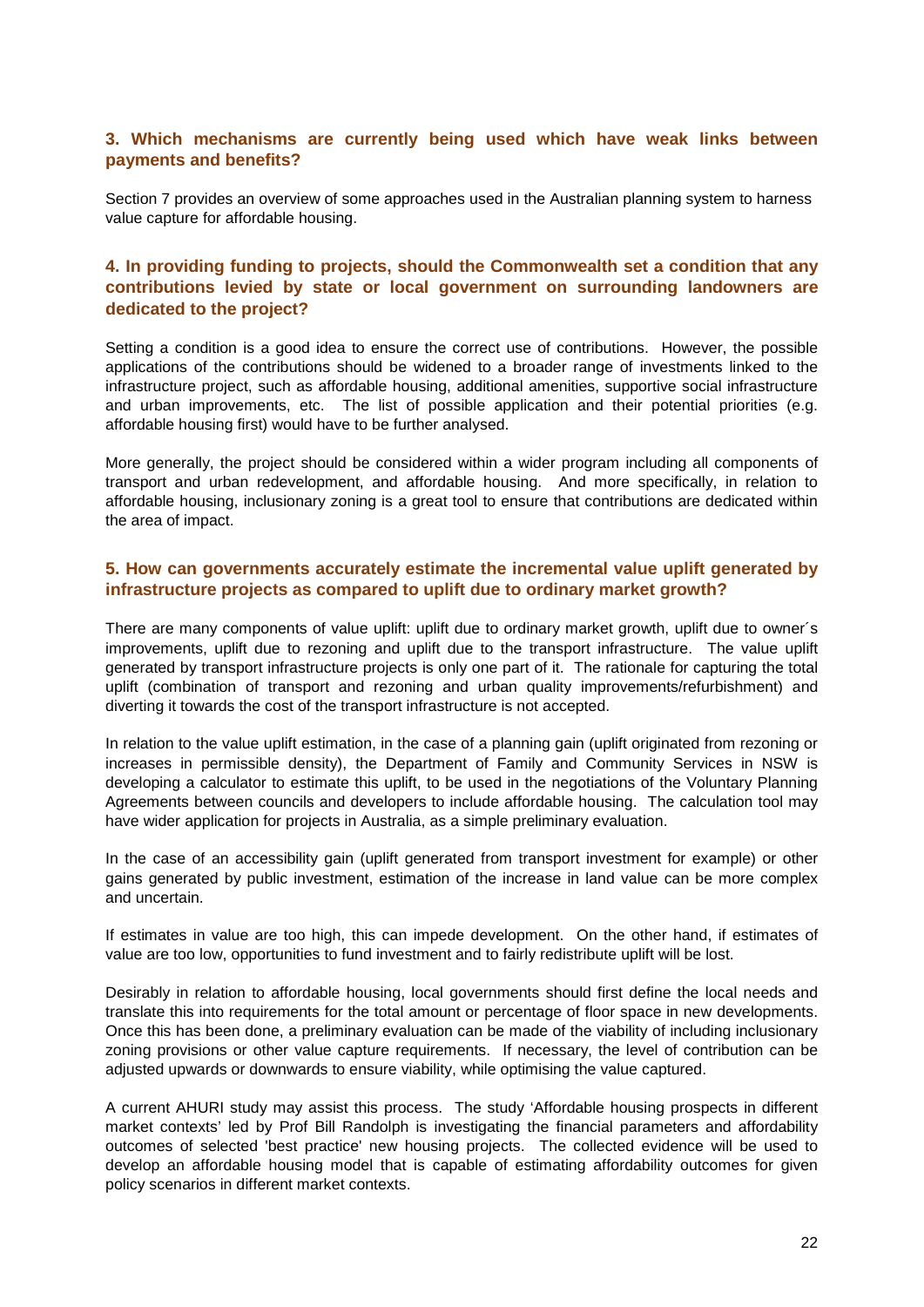### **6. When identifying beneficiaries, how should governments determine the geographical boundaries around new infrastructure assets? Should governments focus on all properties directly around the new assets, within the wider region or at a city-level?**

As highlighted previously, as well as beneficiaries there are people who will be negatively impacted or disadvantaged by the infrastructure projects. Both should be identified if we want a fair approach to value capture.

A predetermined approach to identifying beneficiaries is not supported. The relevant area of influence should be defined for each project on a case by case basis. Within that area of influence, impacts (negative and positive) will also vary and need to be compensated appropriately. In the end, payment should be based on the benefit received, the needs of the project and the risks to future development viability.

### **7. How can governments design processes which cause beneficiaries to reveal their willingness to pay?**

In the case of redevelopments or new developments, in a broad sense the planning system already provides a framework to test willingness to pay in that it provides and constrains rights and sets requirements to realise the rights provided. If the settings in the planning system do not align with the willingness of proponents to meet specified requirements, then development will not occur.

Of course, feasibility testing of requirements prior to implementation, will be invaluable in arriving at settings which have the greatest potential for acceptance.

Beyond this, examples that aim to make beneficiaries reveal their willingness to further contribute include:

- Voluntary planning agreement processes in NSW
- **•** Auctions sales of air rights uses in Brazil $^{33}$ .

For voluntary planning agreements, however, results are partly dependent on the negotiation and enforcement capabilities of each party and do not necessarily entirely represent the willingness to pay of the developer.

For betterment taxes on properties, it could be interesting to investigate how declared and revealed preference techniques could be used to estimate beneficiaries' willingness to pay, especially property owners.

Finally, it is to be mentioned that each person is unique and that one will value the transport infrastructure differently than the other. Therefore, a certain defined tax can be perceived as fair/just by some and not by others.

<span id="page-23-0"></span><sup>&</sup>lt;sup>33</sup> The example of Brazil is mentioned in the discussion paper (p 11). For more information, refer to: Paulo Sandroni, A New Financial Instrument of Value Capture in Sao Paulo (Conference Paper), 2010, available at: [http://sandroni.com.br/?page\\_id=310.](http://sandroni.com.br/?page_id=310)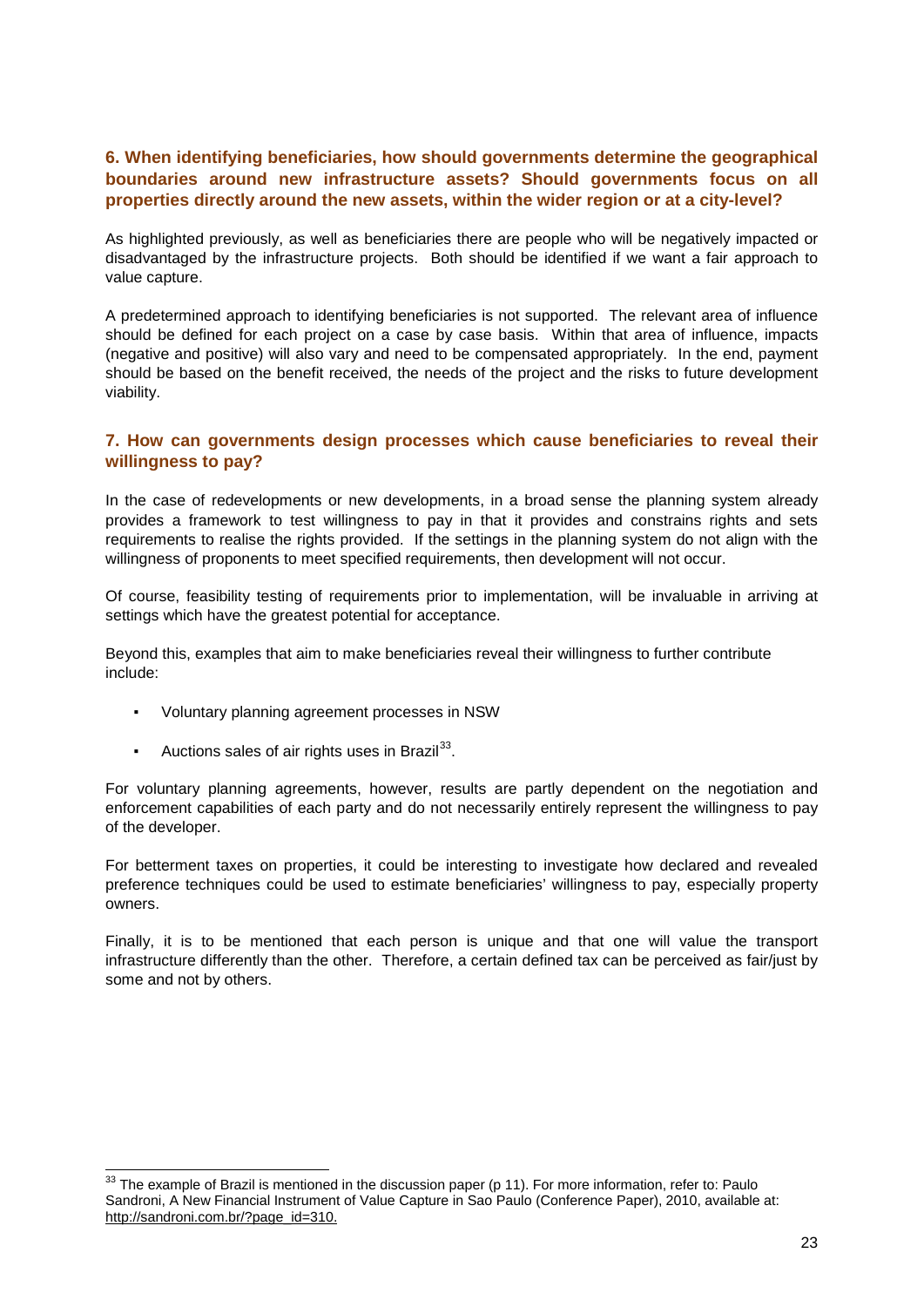### **8. Could we adopt an approach in Australia of holding popular votes in relation to large infrastructure projects and their funding mechanism?**

It is important to engage with the community and beneficiaries and work to obtain consensus. While a popular vote may be one way to gauge immediate acceptance of a proposal, this approach is not supported for a range of reasons.

This approach does not provide intergenerational equity as future beneficiaries of major projects, which may take many years to implement, cannot vote.

Inherent problems include:

- Deciding who should be enfranchised to vote on a particular infrastructure project when the benefits may be spread widely across the population but the costs incurred narrowly (for example, on a Melbourne to Brisbane rail-line);
- Challenge of effectively communicating the benefits of urban infrastructure to the public;
- People generally find it easier to assess near-term costs than long-term benefits, particularly for large projects where the pay-off is many, many years away; and
- The significant difficulty eliminating the influence of NIMBYism.

### **11. Are there examples of other successful approaches to seeking community acceptance for value capture mechanisms?**

As described in section 7.1.1 above, in the City West project, the private sector accepted requirements to contribute towards affordable housing because awareness had been built of the importance of this to the acceptance of the renewal project by the wider community.

### **13. Are there examples where re-zoning, integrated planning and value capture funding have been well implemented? Are there examples of missed opportunities?**

Again the City West urban renewal project is a good example, as described in section 7.1.1. Value capture funding has been implemented in conjunction with government funding, for a large and integrated project including urban renewal, affordable housing and transport.

There are countless examples of missed opportunities where public investment has been made and areas up-zone without any steps taken to harness the value of windfall gains accruing to property owners.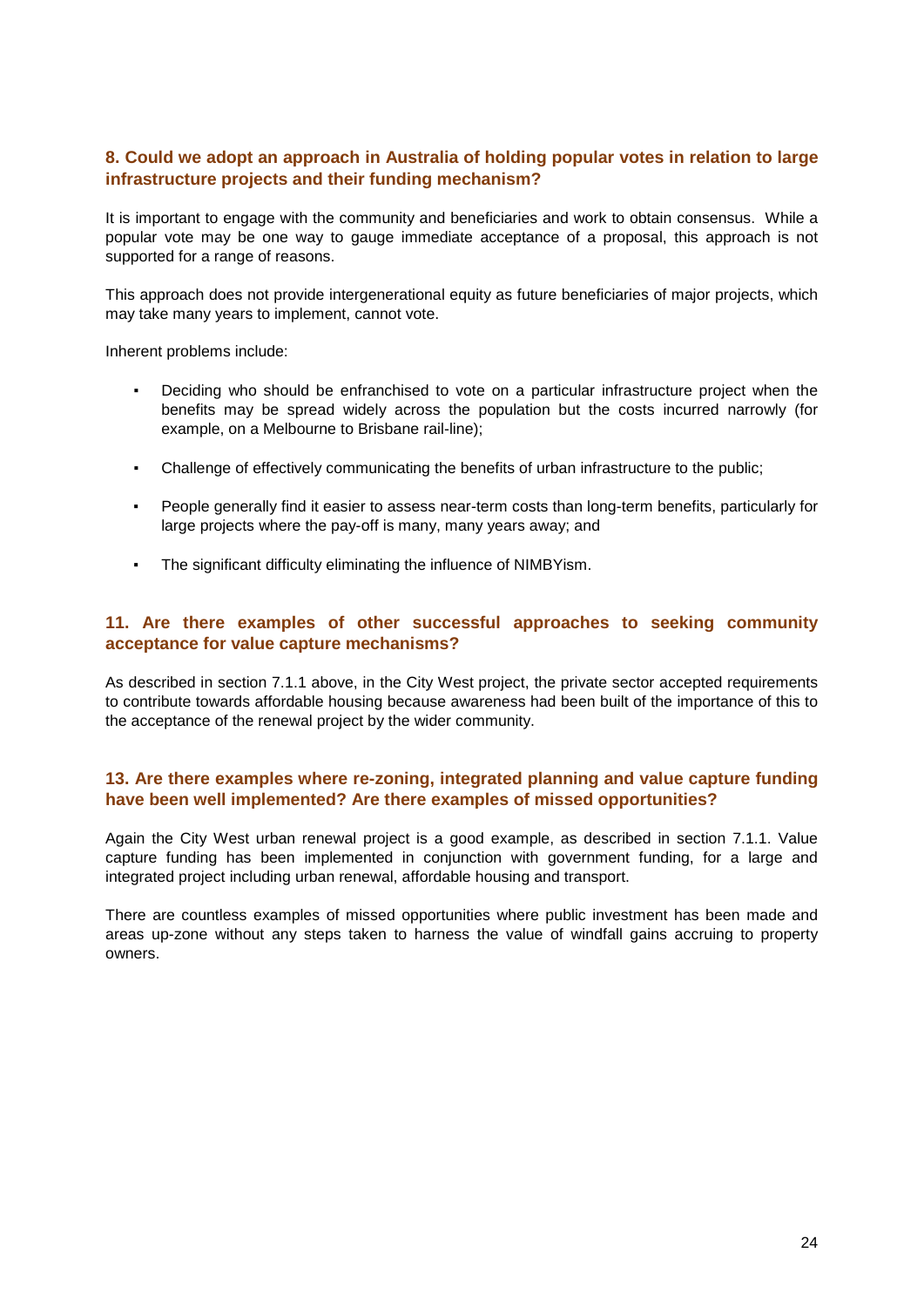### **14. Should the Australian Government place stronger conditions on Commonwealth funding to drive more efficient use of re-zoning and integrated planning? For example, should the Commonwealth tie funding for new passenger rail projects to a requirement for re-zoning around station locations?**

In general, it is desirable for governments to seek to drive more efficient use of re-zoning and integrated planning. Whether rezoning is required will depend on the circumstances. However, effective and efficient integrated planning should be a pre-condition.

Business case requirements could specify that a full assessment of costs and benefits be undertaken, together with an investigation of value capture opportunities and accompanying feasibility analysis. This should be followed by the development of an integrated strategy that addresses, not only land use, but also affordable housing and renewal investments, public realm improvements and other supportive infrastructure investments.

Requirements could be adjusted depending on the total cost or scale of the project and its location (rural/urban), so as not to penalise projects with additional cost when there is no potential.

It is vital that transport infrastructure initiatives be evaluated within their wider urban/regional context to optimise and integrate outcomes. Affordable housing is one major element to be considered in this process and a target of affordable housing inclusionary zoning should be defined in the business case/concept design of any new transport infrastructure project.

### **15. What is a realistic expectation for the funding contribution of value capture in the Australian context?**

It is not appropriate to set a predetermined level. Instead this should be determined having regard to the costs and benefits identified, the priorities of the community and viability assessment of the impact of differing levels of contribution.

# **16. How can governments best determine the fair proportion of the value uplift generated by a transport investment to capture?**

As above.

### **17. To what extent can infrastructure-driven value uplift be expected in less densely populated areas?**

The rate of growth and change is generally more relevant than the existing population density. In slower growth areas, particularly non-metropolitan inland locations, it is likely that the additional value generated by renewal and transport projects will be less. Nevertheless, there will still be a need to assess costs and benefits and determine if a case can be established for capturing value, or indeed if there are grounds distributing value captured elsewhere to address local impacts (eg an intercity transport link may benefit cities to the expense of the rural land that it traverses).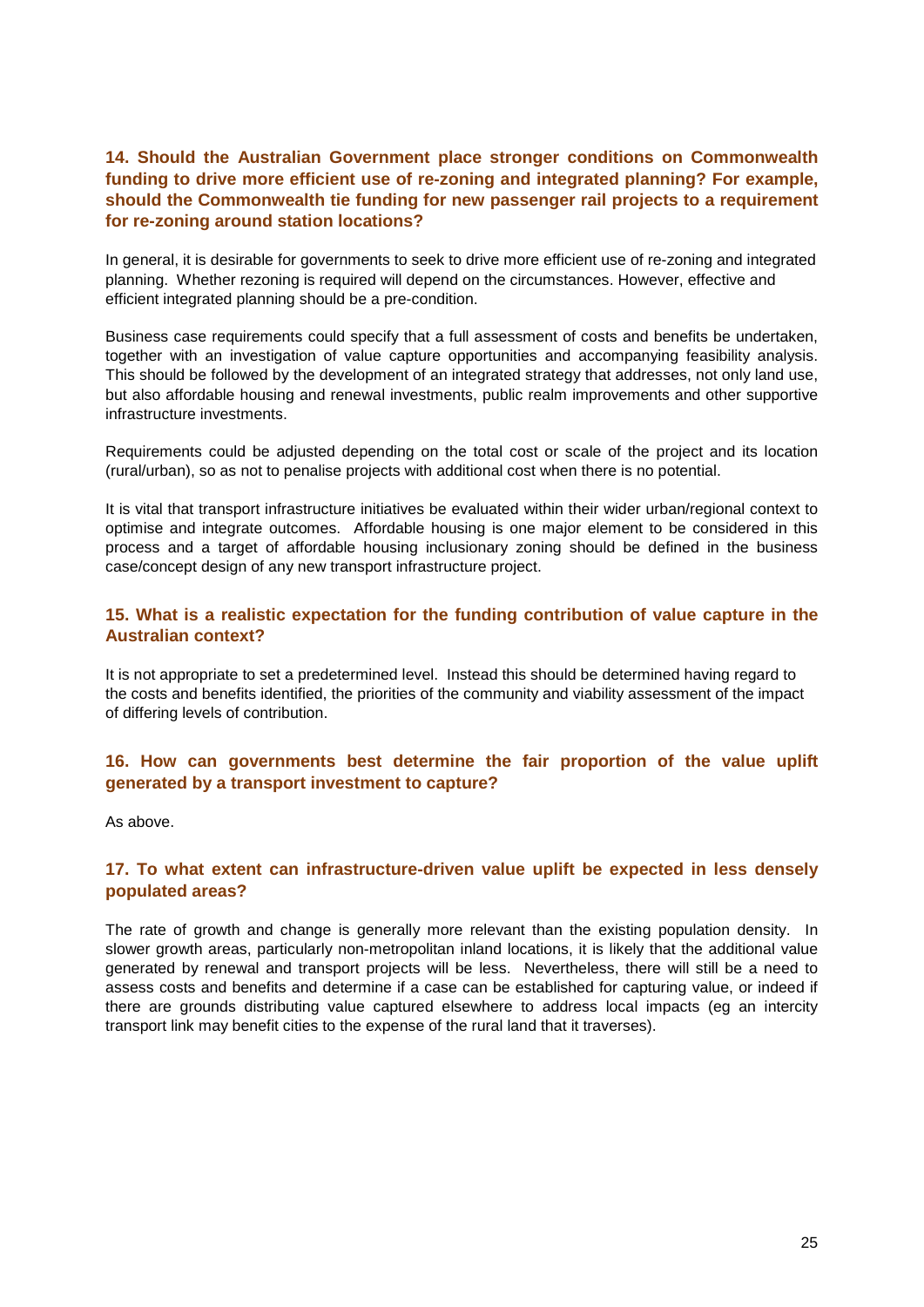## **18. At what point should value be captured from property value uplift? What practical ways exist to recover this value from property owners to coincide with the realisation of the benefit of property value uplift?**

In the case of redevelopments or new developments, building on the work of the NSW Community Housing Industry Strategy for Planning and Housing<sup>34</sup>:

Value capture/sharing or inclusionary zoning mechanisms should be introduced for use in combination with, and most desirably in advance of density increases and/or infrastructure enhancements. In this way, impacts on development viability are minimised and maximum value increases can be captured.

As far as possible, the level of contribution should be determined objectively at the beginning of the process of rezoning land or announcing infrastructure augmentation. At this time, informed assumptions can be applied to determine an appropriate value sharing arrangement whereby landowners/developers are able to achieve an acceptable level of profit/benefit and remaining value uplift is applied towards the provision of affordable housing and other public benefits, including the cost of transport infrastructure.

In NSW value can be captured during the development and construction stage and form part of the development approval process. If monetary contributions are contemplated, the contribution can be determined during development assessment (planning approval stage). Conditions of development approval would require funds to be paid prior to the release of a construction certificate (required to begin construction). Payment of contributions could be delayed through the option of providing a bank guarantee. This would delay payment to prior to the release of an occupation certificate (project completion stage) when sales and marketing has occurred and speculative developers have the funds to pay the contribution. Indexation of contributions would need to occur to protect the value of the contribution over time to account for movements in prices and this would also form part of the condition of consent. Examples of indexes currently used by local government include CPI, House Price Index and Implicit Price Deflator

# **19. How can Commonwealth financing support for major projects, such as loans or guarantees, be best structured to encourage wider use of value capture funding streams?**

Federal Government financing support could encourage wider use of value capture by limiting loans or guarantees to projects co-funded through value capture streams. More favourable loan conditions or more extensive guarantees could be offered as incentives to reward project developers which use value capture funding streams. Concessional taxation arrangements for such projects (at least through the construction phase) offer further opportunities to promote value capture funding mechanisms.

### **20. How else could the Australian Government leverage its role as a financier of infrastructure to support the wider uptake of value capture in Australia?**

Capital grants from the Federal Government which offer less onerous matching requirements from State and Territory governments for projects which will be partially funded using value capture mechanism is the simplest way for the Commonwealth to leverage its infrastructure financing role.

<span id="page-26-0"></span><sup>&</sup>lt;sup>34</sup> NSW Federation of Housing Associations and Urbanista, Affordable Housing through the Planning System: Industry Strategy Paper, 29 September 2015, p 18.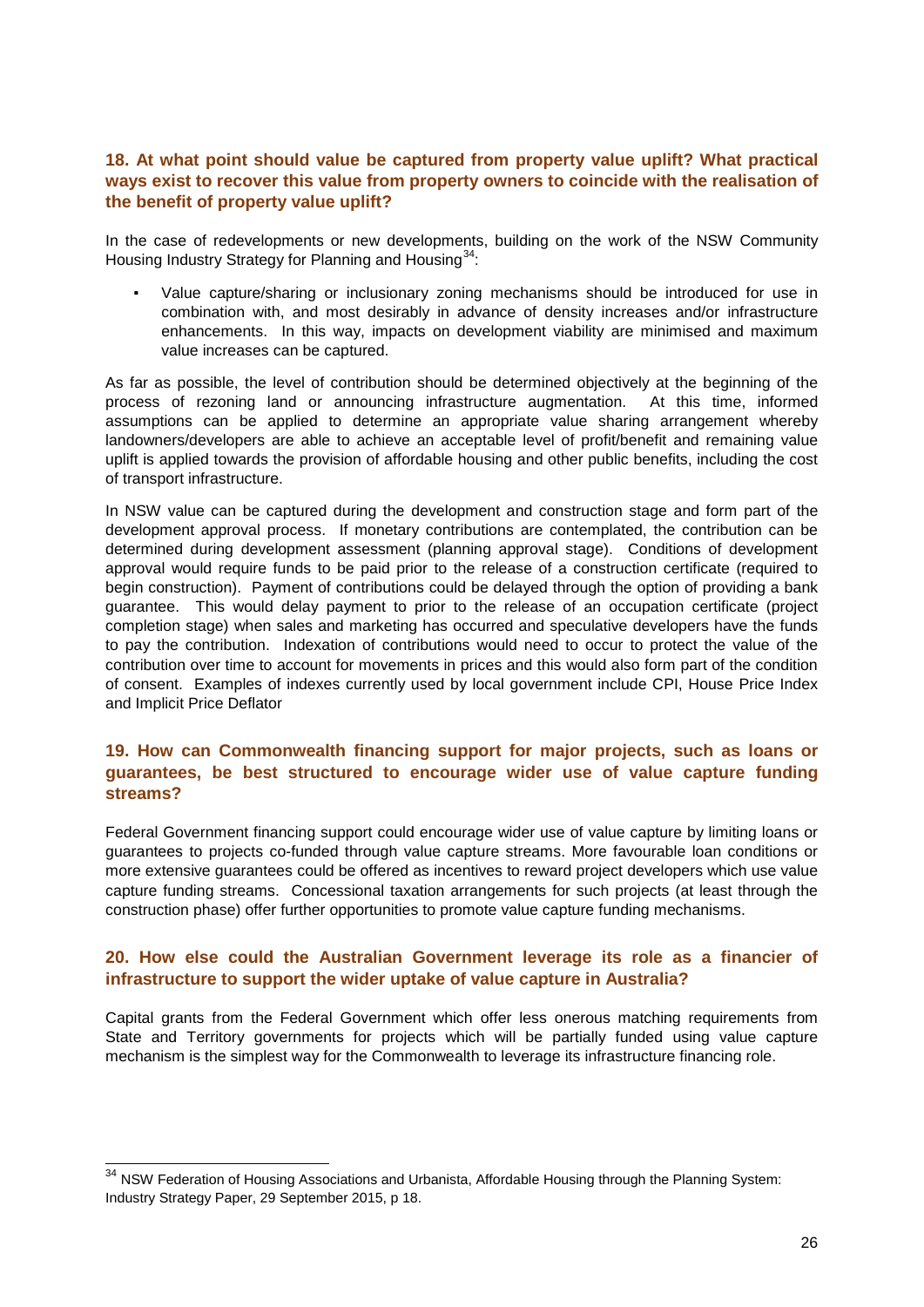### **21. How can we design market processes to attract those who would benefit from an infrastructure project, and to arrive at a fair contribution from them?**

The market processes should be designed to include public benefits such as affordable housing and supportive infrastructure (open space, schools, etc.) in the process. This could be done by including mandatory provisions such as mandatory inclusionary zoning or by the reserve of proportion of land for government use to redevelop and provide for this infrastructure (i.e. land readjustments processes that exist in Japan, Germany or elsewhere).

In the case of new developments, we are particularly supportive of the use of the planning system to predetermine contributions through inclusionary zoning requirements and other contributions. The rules must be clearly set by the governments and should not depend on negotiations with developers (like in VPAs).

## **22. How can the Australian Government best encourage the private sector to come forward with proposals for value capture funded projects? What are the benefits and risks of doing so?**

If value capture approaches are encouraged, the primary role of the public sector in defining desirable urban and regional objectives and outcomes must be kept in mind. Governments should define objectives and requirements on outcomes, and then the private sector could enter to make bids in order to respond to these. Non-conforming bids could also be considered to offer some flexibility.

# **24. What are the major gaps between value capture assessment and implementation methodologies across Australia?**

As observed, limited use has been made of value capture in Australia. There is considerable scope and benefit in addressing this before further opportunities are missed. Furthermore, unless the parameters of the current debate are widened, there is a grave risk that these opportunities for value capture will be monopolised for the purpose of funding transport infrastructure and that other important negative externalities and fundamental planning principles will not be given the priority they warrant. This is central theme of this submission.

Finally, even when value capture is in place, there can be downfalls in implementation processes and practices. For example, there are instances in relation to housing where lower levels of contributions have been made under voluntary agreements or partnerships than could have been achieved and/or that were stipulated in the implementation framework. This can occur as a result of real or perceived inequalities in negotiating power between developers and planning staff, or as a result of loop holes within the implementation framework which allow external factors to needlessly override the value capture requirements.

To achieve better outcomes in the implementation of value capture:

- Requirements must be clearly identified upfront;
- Grounds upon which these requirements can be contested must be strictly limited to factors which were unknown or unidentified earlier in the process:
- Any applications for variations on these limited grounds must be open to public scrutiny and subject to viability assessment by the authority implementing the requirements, not the proponent.

This approach would overcome the problems experienced in the UK in relation to their section 106 affordable housing contributions<sup>[35](#page-27-0)</sup> where, in many instances, developer led viability assessment has resulted in significant reduction in the contribution levels achieved.<sup>36</sup>

<span id="page-27-1"></span><span id="page-27-0"></span> $35$  Sayce, S, Crosby, N, Garside, P, Harris, R, Parsa, A, 2017, Viability and the Planning System: The Relationship between Economic Viability Testing, Land Values and Affordable Housing in London, available at: